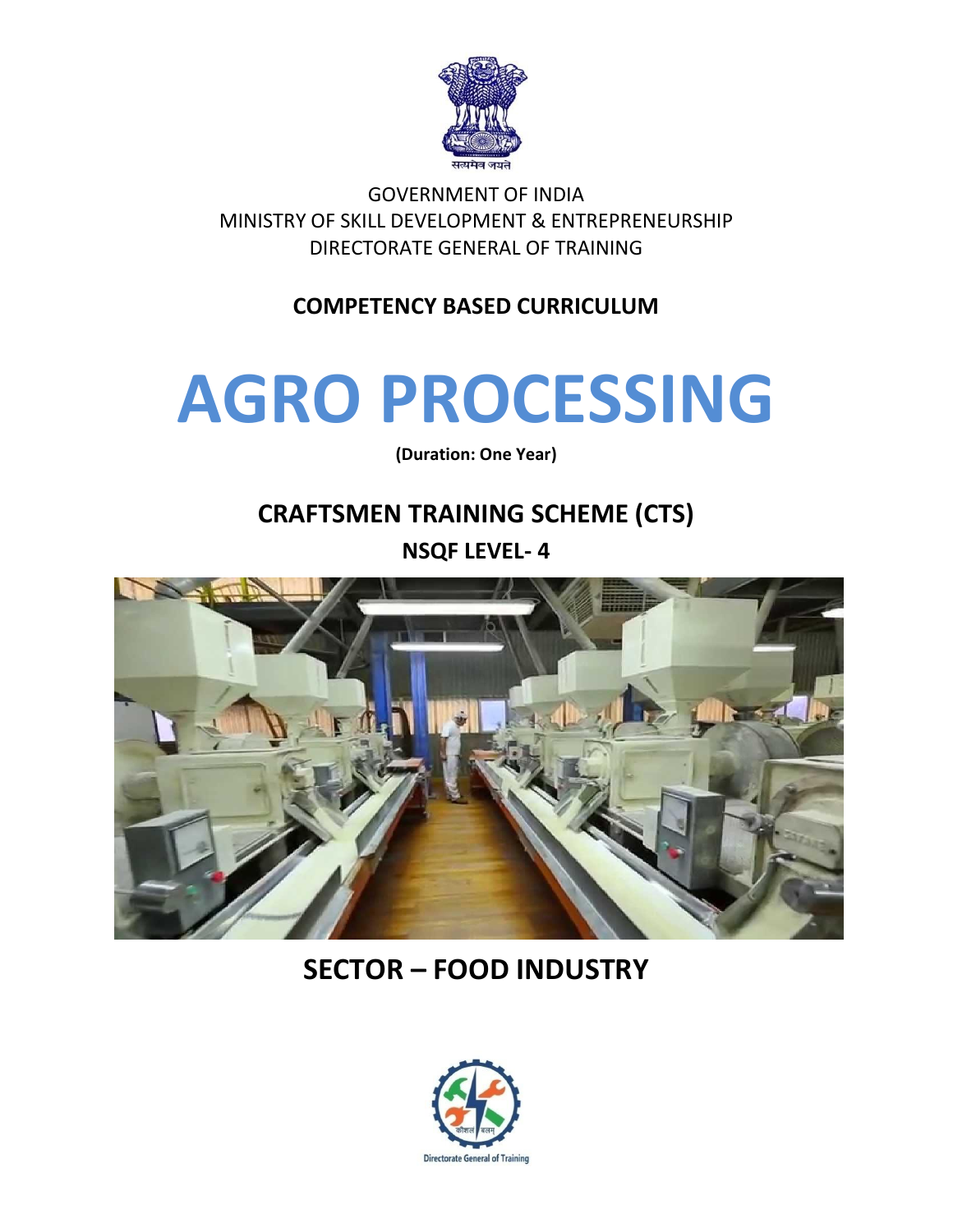## **AGRO PROCESSING**

#### **(Non-Engineering Trade)**

**(Revised in 2019)**

**Version: 1.2**

### **CRAFTSMEN TRAINING SCHEME (CTS)**

**NSQF LEVEL - 4**

Developed By

Ministry of Skill Development and Entrepreneurship

Directorate General of Training **CENTRAL STAFF TRAINING AND RESEARCH INSTITUTE** EN-81, Sector-V, Salt Lake City, Kolkata – 700 091

www.cstaricalcutta.gov.in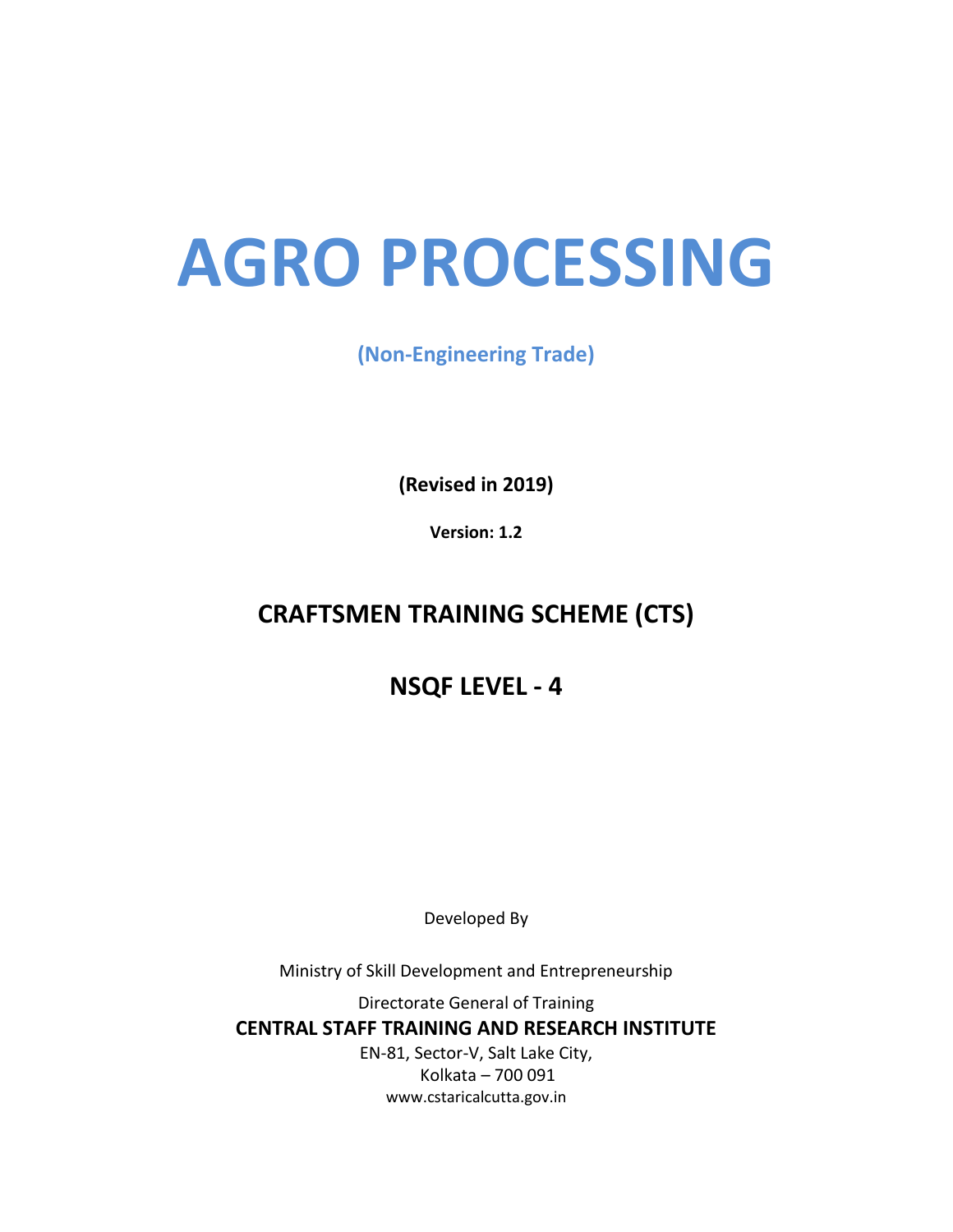| S No. | <b>Topics</b>                                | Page No.       |
|-------|----------------------------------------------|----------------|
| 1.    | <b>Course Information</b>                    | $\mathbf{1}$   |
| 2.    | <b>Training System</b>                       | $\overline{2}$ |
| 3.    | Job Role                                     | 6              |
| 4.    | <b>General Information</b>                   | 8              |
| 5.    | <b>Learning Outcome</b>                      | 10             |
| 6.    | <b>Assessment Criteria</b>                   | 11             |
| 7.    | <b>Trade Syllabus</b>                        | 14             |
|       | Annexure I (List of Trade Tools & Equipment) | 20             |
|       | Annexure II (List of Trade experts)          | 22             |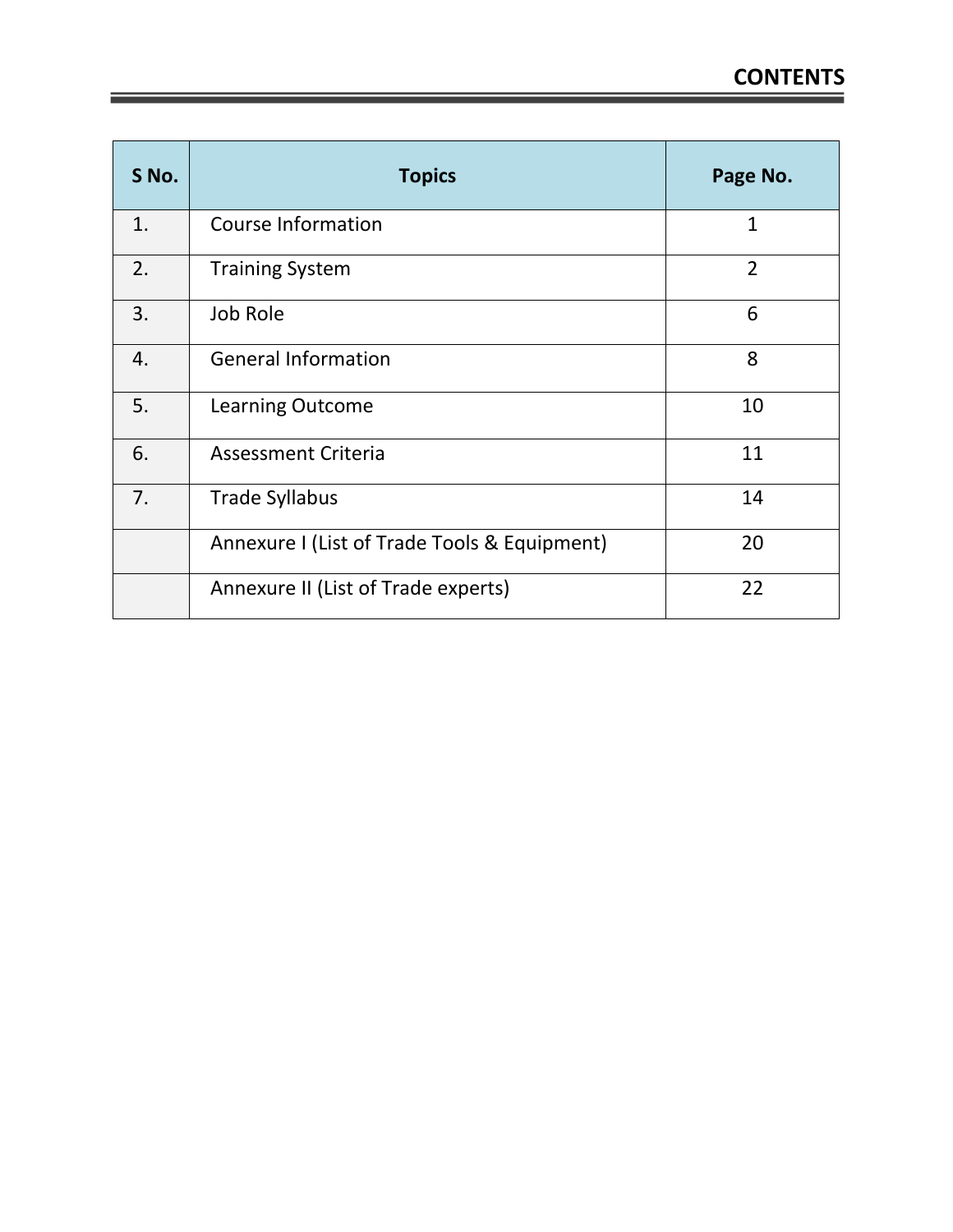

During the one-year duration of 'Agro Processing' trade, a candidate is trained on Professional Skill, Professional Knowledge and Employability Skill related to job role. In addition to this, a candidate is entrusted to undertake project work, extracurricular activities and on-thejob training to build up confidence. The broad components covered under Professional Skill subject are as below:

The trainee learns the explanation of structures and suitable storage conditions for cereal grains. He/she is able to explain composition and structure of different cereals and pulses. Operate agro machinery; hammer mill, ground nut decorticator hand operated, mini dal mill, mini rice mill, mini oil expeller, grain cleaner, mini grain mill, wheat flour mill, micro pulveriser, destoner, packaging machine (heat sealing machine), weighing balance, and extruder. The trainee practices and explains various pre-processing activities in cereal grains prepared products; he/she is able to explain packaging methods and materials for finished products from different cereals and pulses; prepare products from different pulses; check the quality parameters for raw materials & finished products; explain the food regulations.

The trainee is trained to prepare and demonstrate spice grinding and packaging. He/she learns to demonstrate and explain oil extraction; processing of paddy for rice milling; learns to prepare soya products (soya milk, soya flour, soya paneer (tofu); operate groundnut decorticators for production of decorticated groundnut; pack, seal and test the quality of prepared products with market survey; demonstrate the knowledge of general safety of machinery and practice first aid treatment and hygienic and sanitary conditions as per HACCP and GMP.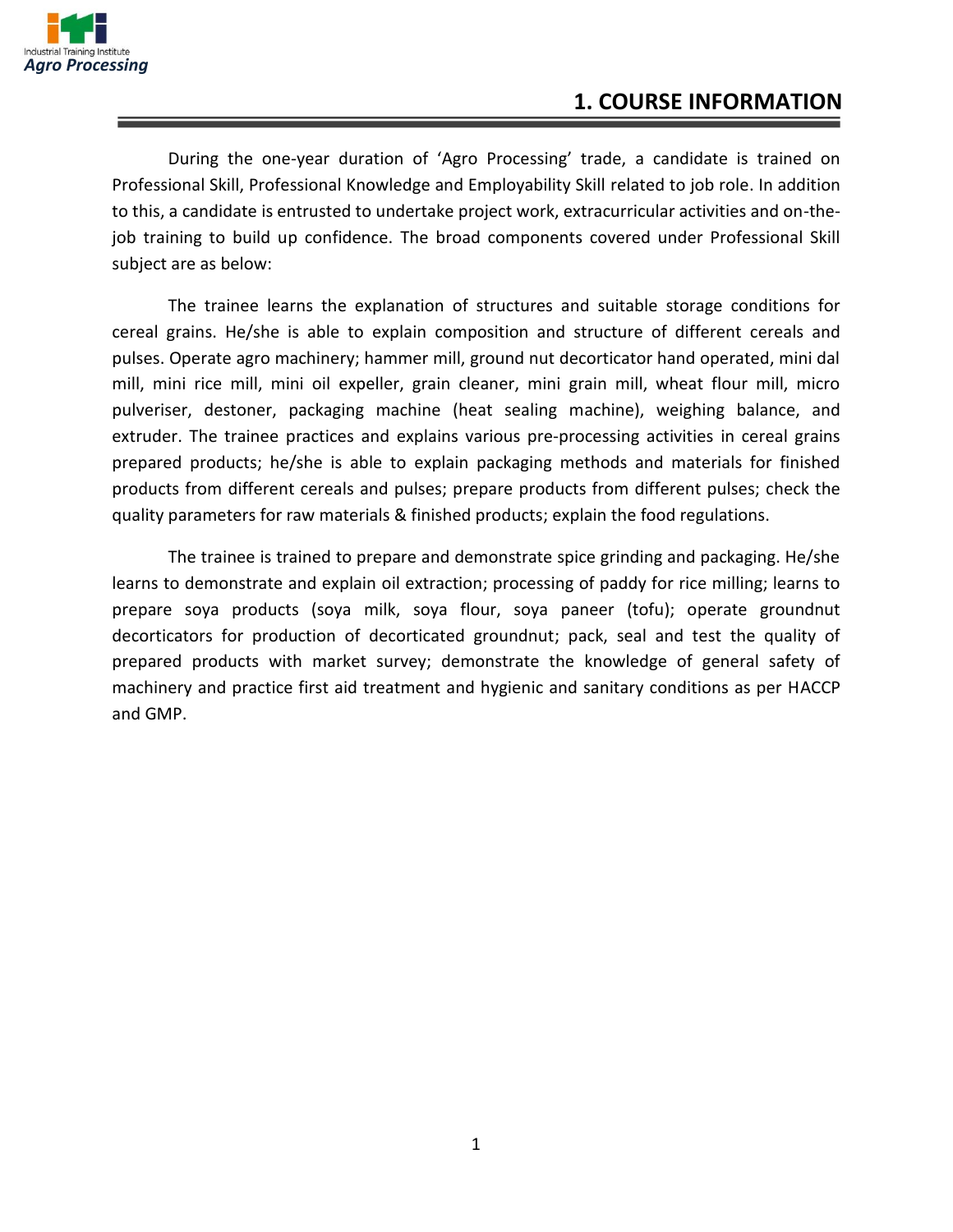

#### **2.1 GENERAL**

The Directorate General of Training (DGT) under Ministry of Skill Development & Entrepreneurship offers a range of vocational training courses catering to the need of different sectors of the economy/ labour market. The vocational training programs are delivered under the aegis of Directorate General of Training (DGT). Craftsman Training Scheme (CTS). Craftsman Training Scheme (CTS) with variants and Apprenticeship Training Scheme (ATS) are two pioneer programs of DGT for propagating vocational training.

Agro Processing trade under CTS is one of the popular courses delivered nationwide through a network of ITIs. The course is of one year duration. It mainly consists of Domain area and Core area. The Domain area (Trade Theory & Practical) imparts professional skills and knowledge, while Core area (Employability Skill) imparts requisite core skills, knowledge, and life skills. After passing out the training program, the trainee is awarded National Trade Certificate (NTC) by DGTwhich is recognized worldwide.

#### **Candidates broadly need to demonstrate that they are able to:**

- Read and interpret parameters/documents, plan and organize work processes, identify necessary materials and tools;
- Perform tasks with due consideration to safety rules, accident prevention regulations and environmental protection stipulations;
- Apply professional skill, knowledge & employability skills while performing jobs.
- Document the parameters related to the task undertaken.

#### **2.2 PROGRESSION PATHWAYS**

- Can join industry as Craftsman and will progress further as Senior Craftsman, Supervisor and can rise up to the level of Manager.
- Can become Entrepreneur in the related field.
- Can join Apprenticeship programs in different types of industries leading to a National Apprenticeship certificate (NAC).
- Can join Crafts Instructor Training Scheme (CITS) in the trade for becoming instructor in ITIs.
- Can join Advanced Diploma (Vocational) courses under DGT as applicable.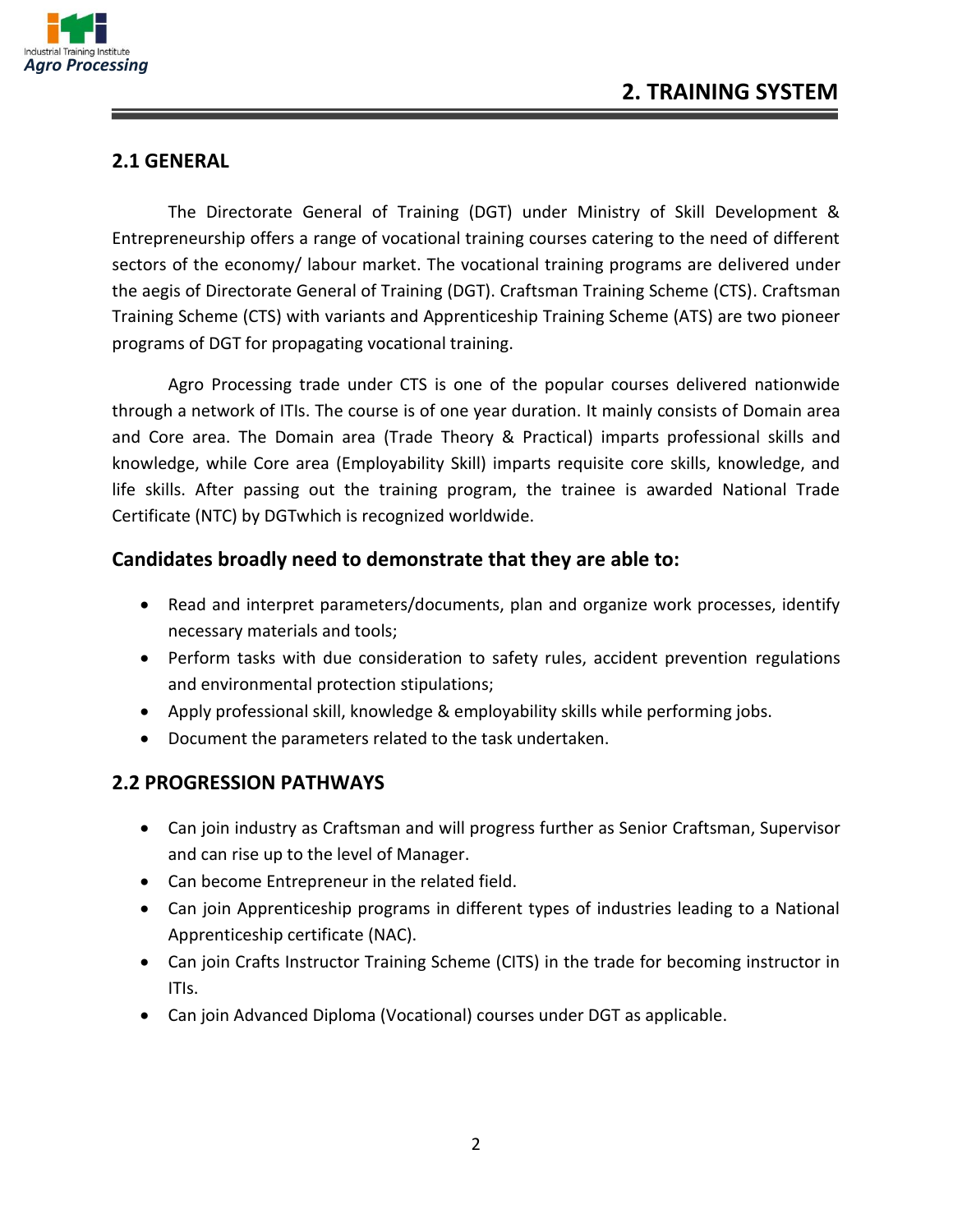

#### **2.3 COURSE STRUCTURE**

Table below depicts the distribution of training hours across various course elements during a period of one year: -

| S No. | <b>Course Element</b>                 | <b>Notional Training</b><br><b>Hours</b> |
|-------|---------------------------------------|------------------------------------------|
|       | Professional Skill (Trade Practical)  | 1200                                     |
| 2.    | Professional Knowledge (Trade Theory) | 240                                      |
| 3.    | <b>Employability Skills</b>           | 160                                      |
|       | Total                                 | 1600                                     |

#### **2.4 ASSESSMENT & CERTIFICATION**

The trainee will be tested for his skill, knowledge and attitude during the period of course through formative assessment and at the end of the training programme through summative assessment as notified by the DGT from time to time.

a) The **Continuous Assessment** (Internal) during the period of training will be done by **Formative Assessment Method** by testing for assessment criteria listed against learning outcomes. The training institute has to maintain an individual trainee portfolio as detailed in assessment guideline. The marks of internal assessment will be as per the formative assessment template provided on [www.bharatskills.gov.in](http://www.bharatskills.gov.in/)

b) The final assessment will be in the form of summative assessment. The All India Trade Test for awarding NTC will be conducted by **Controller of examinations**, DGT as per the guidelines. The pattern and marking structure is being notified by DGT from time to time. **The learning outcome and assessment criteria will be the basis for setting question papers for final assessment. The examiner during final examination will also check** the individual trainee's profile as detailed in assessment guideline before giving marks for practical examination.

#### **2.4.1 PASS REGULATION**

For the purposes of determining the overall result, weightage of 100% is applied for six months and one year duration courses and 50% weightage is applied to each examination for two years courses. The minimum pass percent for Trade Practical and Formative assessment is 60% & for all other subjects is 33%. There will be no Grace marks.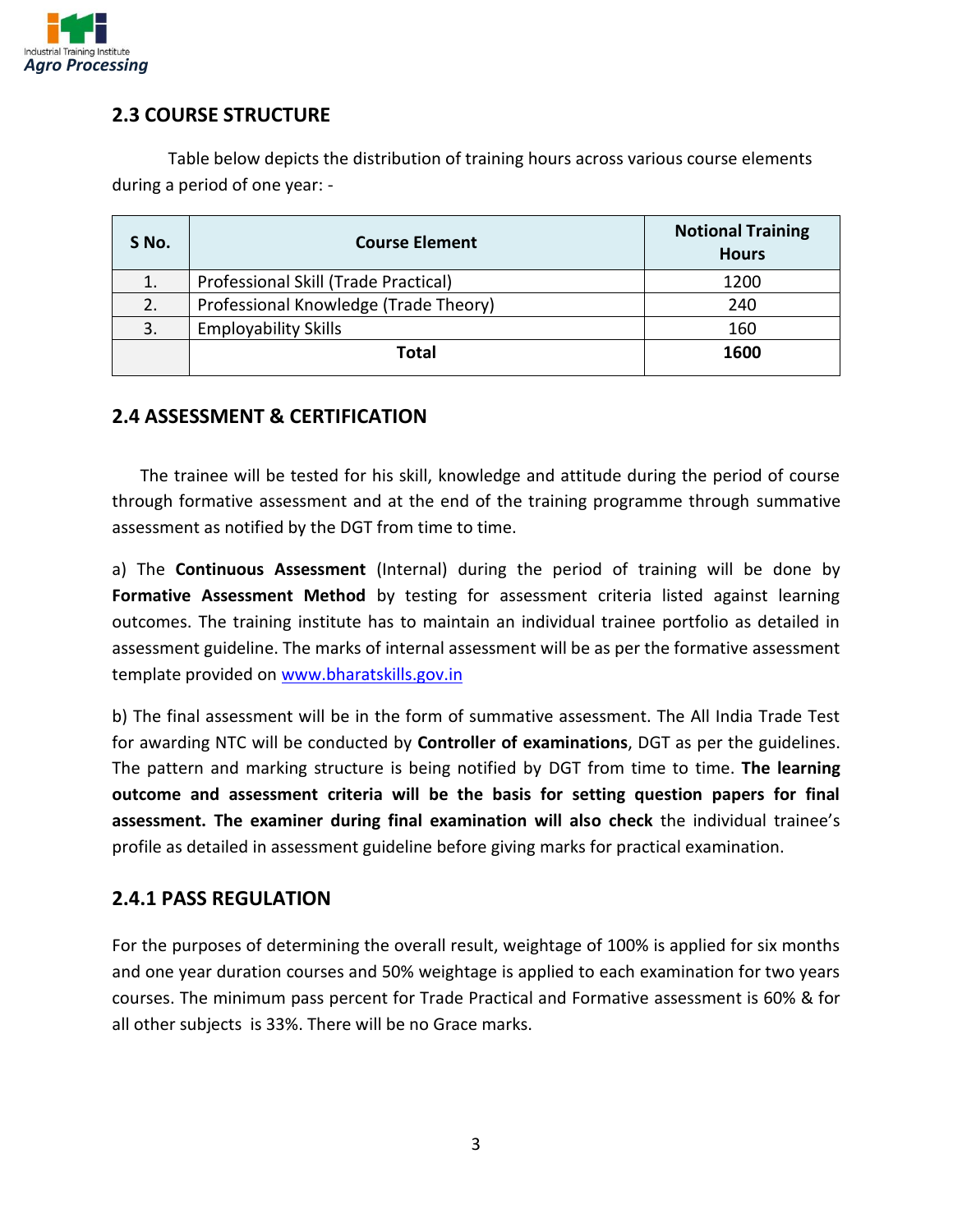

#### **2.4.2 ASSESSMENT GUIDELINE**

Appropriate arrangements should be made to ensure that there will be no artificial barriers to assessment. The nature of special needs should be taken into account while undertaking the assessment. Due consideration should be given while assessing for teamwork, avoidance/reduction of scrap/wastage and disposal of scrap/waste as per procedure, behavioral attitude, sensitivity to the environment and regularity in training. The sensitivity towards OSHE and self-learning attitude are to be considered while assessing competency.

Assessment will be evidence based comprising the following:

- Job carried out in labs/workshop
- Record book/ daily diary
- Answer sheet of assessment
- Viva-voce
- Progress chart
- Attendance and punctuality
- Assignment
- Project work

Evidences and records of internal (Formative) assessments are to be preserved until forthcoming examination for audit and verification by examining body. The following marking pattern to be adopted while assessing:

| <b>Performance Level</b>                                                                                                                                                                                                                    | <b>Evidence</b>                                                                                                                                                                                                                                 |
|---------------------------------------------------------------------------------------------------------------------------------------------------------------------------------------------------------------------------------------------|-------------------------------------------------------------------------------------------------------------------------------------------------------------------------------------------------------------------------------------------------|
| (a) Weightage in the range of 60%-75% to be allotted during assessment                                                                                                                                                                      |                                                                                                                                                                                                                                                 |
| For performance in this grade, the candidate<br>should produce work which demonstrates<br>attainment of an acceptable standard of<br>craftsmanship with occasional guidance, and<br>regard for safety procedures<br>due<br>and<br>practices | skills<br>Demonstration of<br>good<br>and<br>field<br>work/<br>accuracy in the<br>οf<br>assignments.<br>• A fairly good level of neatness and<br>consistency to accomplish job activities.<br>Occasional support in completing the<br>task/job. |
| (b) Weightage in the range of 75%-90% to be allotted during assessment                                                                                                                                                                      |                                                                                                                                                                                                                                                 |
| For this grade, a candidate should produce<br>work which demonstrates attainment of a<br>reasonable standard of craftsmanship, with<br>guidance, and regard for<br>little<br>safety                                                         | • Good skill levels and accuracy in the field<br>of work/assignments.<br>A good level of neatness and consistency<br>to accomplish job activities.                                                                                              |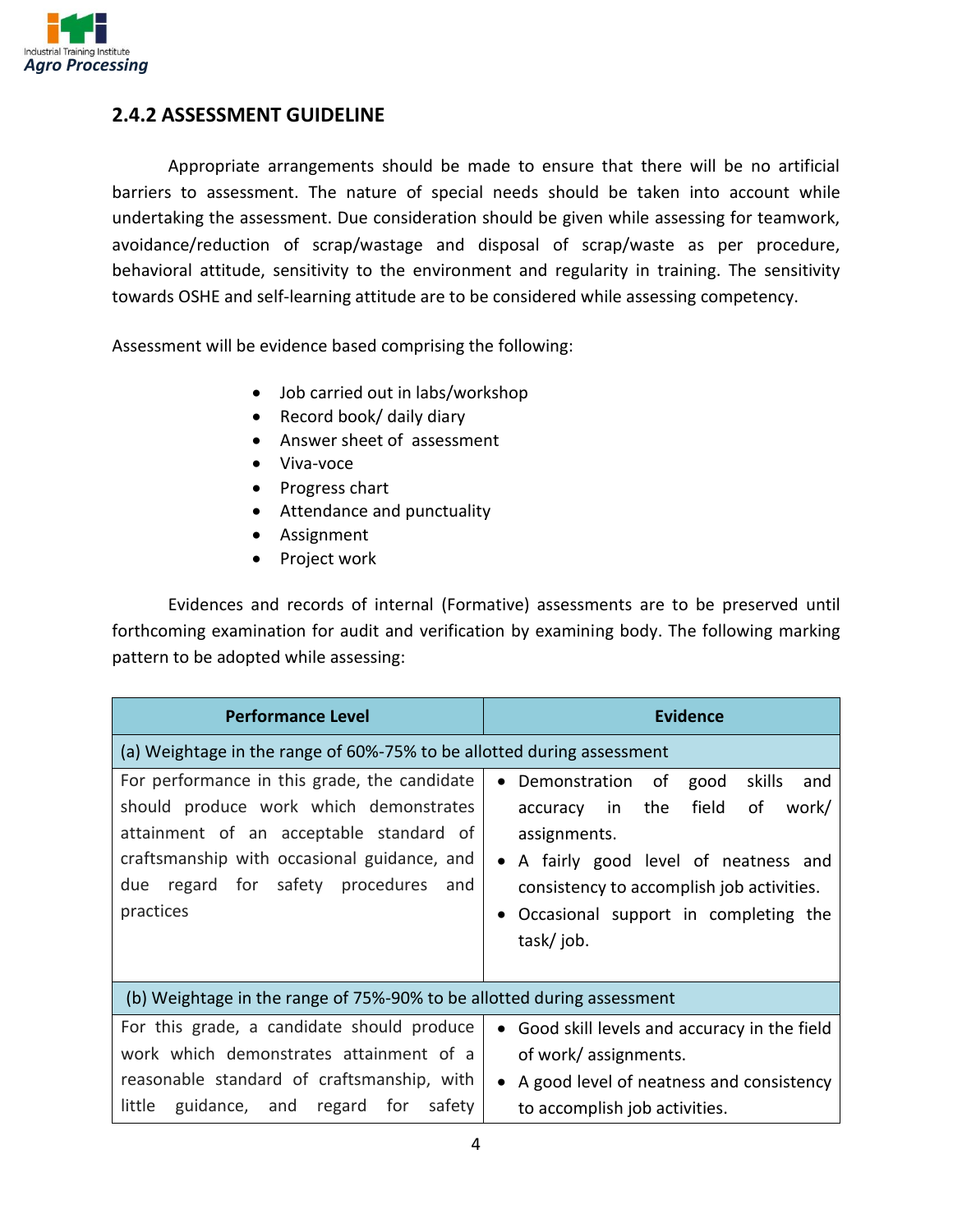

| procedures and practices                                                                                                                                                                                                                                            | • Little support in completing the task/job.                                                                                                                                                                   |
|---------------------------------------------------------------------------------------------------------------------------------------------------------------------------------------------------------------------------------------------------------------------|----------------------------------------------------------------------------------------------------------------------------------------------------------------------------------------------------------------|
| (c) Weightage in the range of more than 90% to be allotted during assessment                                                                                                                                                                                        |                                                                                                                                                                                                                |
| For performance in this grade, the candidate,<br>with minimal or no support in organization<br>and execution and with due regard for safety<br>procedures and practices, has produced work<br>which demonstrates attainment of a high<br>standard of craftsmanship. | • High skill levels and accuracy in the field<br>of work/assignments.<br>• A high level of neatness and consistency<br>to accomplish job activities.<br>• Minimal or no support in completing the<br>task/job. |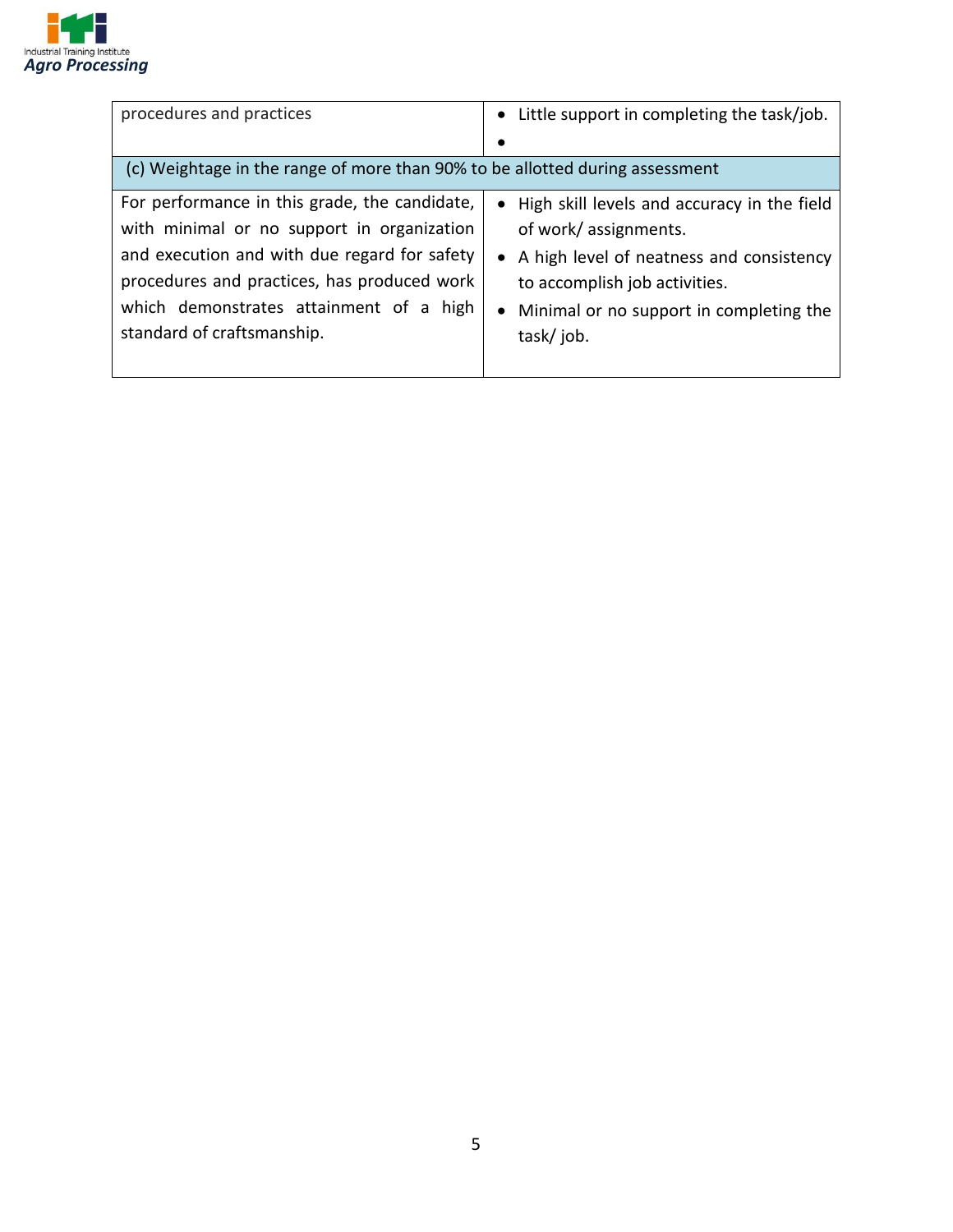

**Miller, Food Grains;** processes rice, wheat, pulses, spices and other food grains by operating one or more machines or by supervising their operations by other workers. Adjusts and operates machines for removing husk or bran from grains, polishing rice, grinding and crushing grain and spices into smaller pieces or powder, grinding, shifting and screening grains, flour or spices etc.; observes and supervises milling process for desired results, maintains flow of milled product by regulating flow of ingredients in specified proportion; removes obstructions by tapping clogged spouts with mallet and by adjusting gates; examines product periodically by rubbing sample between fingers or comparing it with colour and texture of standard sample; keeps records of materials received and products milled. May supervise other workers at various stages of processing. May be designated according to type of grains milled or processed such as Miller Rice; Miller Spices; Miller Dal; etc.

**Husker, Machine (Food grain);** Hullerman, Grain operates husking machine to separate grain from its outer covering or shell. Starts machine; pours grain into storage bin attached to machine; regulates feeding of grain into machine by manipulating lever: examines hulled grain periodically for proper husking and adjusts machine as necessary; switches off machine after completion of process or when machine does not function properly; removes minor defects and reports major defects to supervisor for rectification. Cleans and oils machine when not in use. May keep production reports, may direct workers in storage of graded grain.

**Roller Man (Food grain);** operates rolling machine to crush grain into flour. Adjusts rollers according to fineness of grinding required; starts machine and regulates flow of grain from hopper to grinding rolls; observes crushing process keeping grain moving at regular rate by tapping clogged spouts with mallet (a wooden hammer or one made of rubber or raw hide) and by adjusting gates; examines product periodically by rubbing sample between fingers or by comparing texture with those of standard sample; detects working defects if any of machine by sight or sound; removes minor defects and reports major defects to supervisor for rectification. May clean roller machine and also roll flour.

**Flour Mill Operator;** operates grinding machine or mill to grind wheat, gram or other grains into flour or animal feed. Sets mill by adjusting roller according to fineness of grinding desired; feeds grain into feeding bin of mill by hand; observes process, keeping grain moving at regular rate by tapping clogged spouts with hammer and by adjusting gates; examines crushed product periodically by feel of fingers and adjusts roller as necessary; removes flour collected in bag or container at delivery end; cleans and oils machinery. May weigh grain and flour, calculate charges and collect payment of services rendered to customers. May dress mill stones.

**Oil Crusher Operator, Power;** operates crushing machine for extracting oil from seed such as cotton seed, castor seed, copra and groundnut. Places empty container below crusher; starts machine and feeds oil seeds into hopper of machine; sprinkles prescribed quantity of water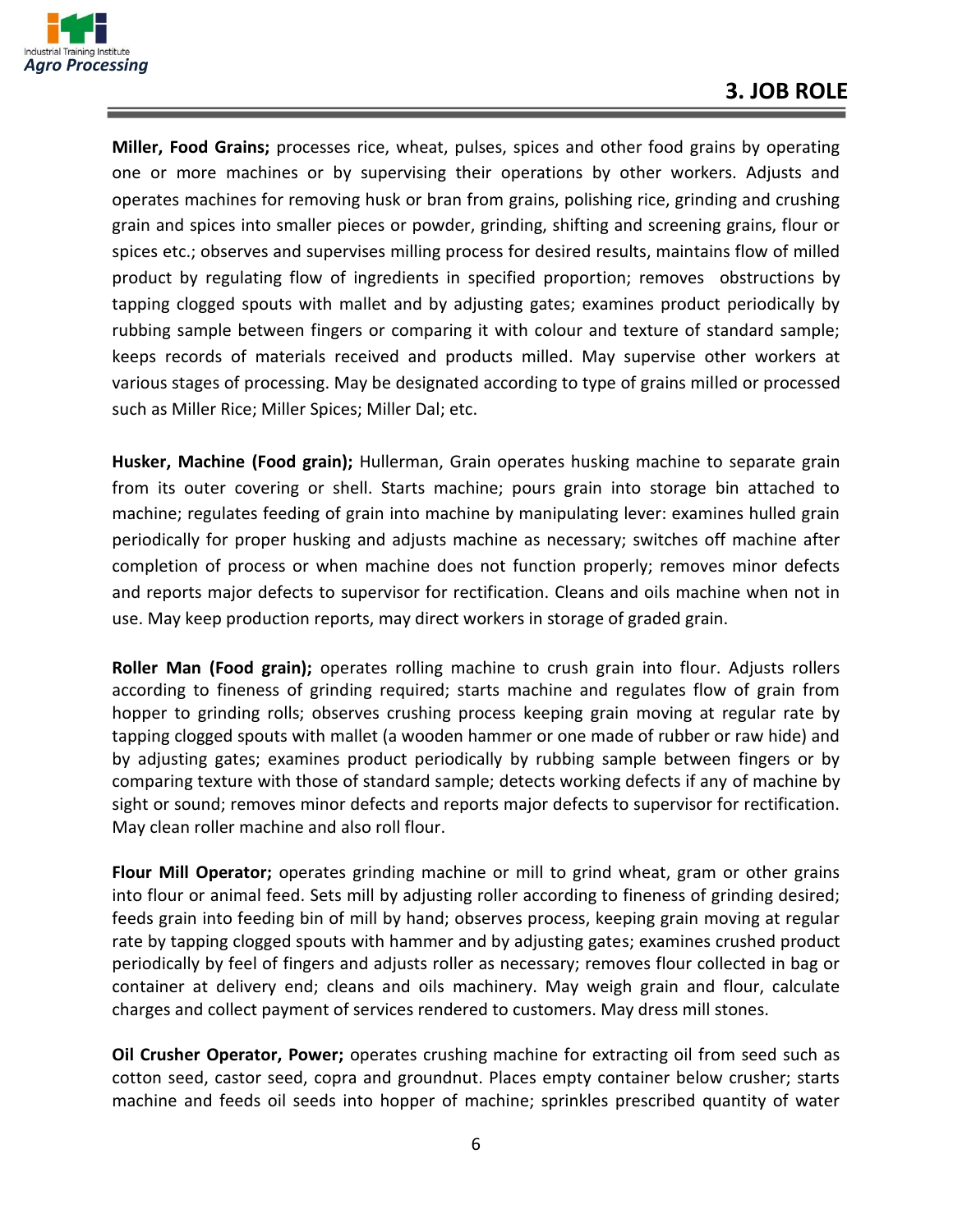

over oil seeds to moisten them; turns hand wheel to adjust pressure between rollers and ensures that oil is properly extracted; examines oil cakes visually or by touch to determine that sufficient quantity of oil has been removed; removes container when filled with oil at delivery end for further processing and replaces it with empty one; take out oil cakes from hopper of crusher and fills hopper with fresh oils seeds to maintain continuous production; cleans and oils machine and keeps work place clean and tidy. May specialize in extraction of oil from, particular type of seed. May operate animal driven indigenous crusher for extracting oil from seeds. May operate filter crushed oil.

#### **Reference NCO-2015:**

- a) 8160.0700 Miller, Food Grains
- b) 8160.0800 Husker, Machine (Food Grains)
- c) 8160.0900 Roller Man, (Food Grains)
- d) 8160.1000 Flour Mill Operator
- e) 8160.1200 Oil Crusher Operator, Power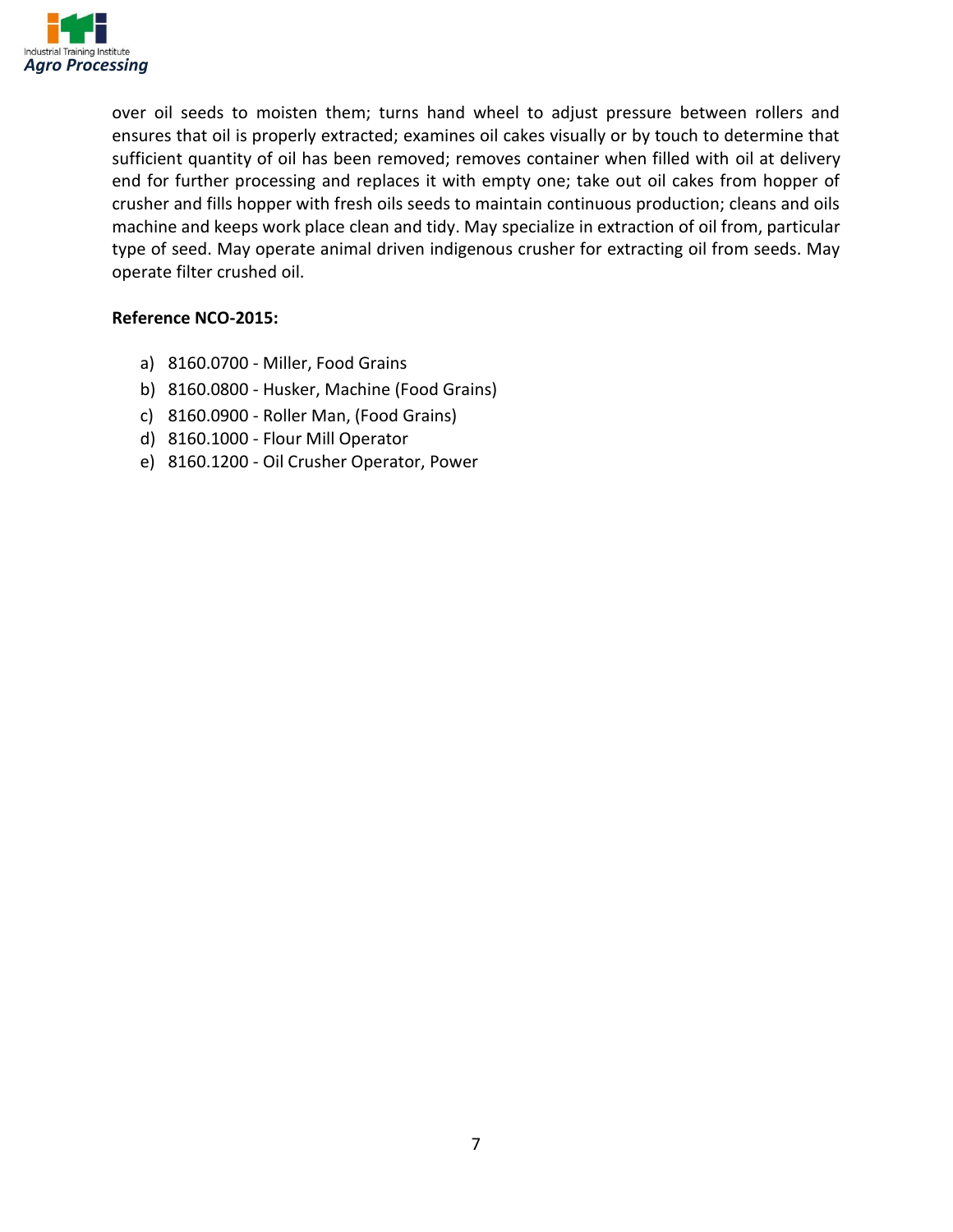

| <b>Name of the Trade</b>                        | <b>Agro Processing</b>                                                                                                                                                                                              |
|-------------------------------------------------|---------------------------------------------------------------------------------------------------------------------------------------------------------------------------------------------------------------------|
| <b>Trade Code</b>                               | DGT/1106                                                                                                                                                                                                            |
| <b>NCO - 2015</b>                               | 8160.0700, 8160.080, 8160.0900, 8160.1000, 8160.1200                                                                                                                                                                |
| <b>NSQF Level</b>                               | Level-4                                                                                                                                                                                                             |
| <b>Duration of Craftsmen</b><br><b>Training</b> | One Year (1600 Hours)                                                                                                                                                                                               |
| <b>Entry Qualification</b>                      | Passed 10 <sup>th</sup> Class examination                                                                                                                                                                           |
| <b>Minimum Age</b>                              | 14 years as on first day of academic session.                                                                                                                                                                       |
| <b>Eligibility for PwD</b>                      | LD, CP, LC, DW, AA, LV, HH, DEAF, AUTISM, SLD                                                                                                                                                                       |
| Unit Strength (No. of<br>Student)               | 24 (There is no separate provision of supernumerary seats)                                                                                                                                                          |
| <b>Space Norms</b>                              | 96 Sq. m                                                                                                                                                                                                            |
| <b>Power Norms</b>                              | 6 KW                                                                                                                                                                                                                |
| <b>Instructors Qualification for:</b>           |                                                                                                                                                                                                                     |
| (i) Agro Processing<br><b>Trade</b>             | B.Voc/Degree in Food Technology from UGC recognized university/<br>college with one year experience in relevant industry.<br>OR                                                                                     |
|                                                 | Diploma (Minimum 2 years) in Food Technology from recognized<br>board or relevant Advanced Diploma (Vocational) from DGT with two<br>years experience in relevant industry.<br>0R                                   |
|                                                 | NTC/NAC Passed in the trade of "Agro Processing" with three years<br>experience in relevant Field.                                                                                                                  |
|                                                 | <b>Essential Qualification:</b><br>Relevant National Craft Instructor Certificate (NCIC) in any of the<br>variants under DGT.                                                                                       |
|                                                 | NOTE: - Out of two Instructors required for the unit of $2(1+1)$ , one<br>must have Degree/Diploma and other must have NTC/NAC<br>qualifications. However both of them must possess NCIC in any of<br>its variants. |
| (ii) Employability Skill                        | MBA/ BBA / Any Graduate/ Diploma in any discipline with Two years'                                                                                                                                                  |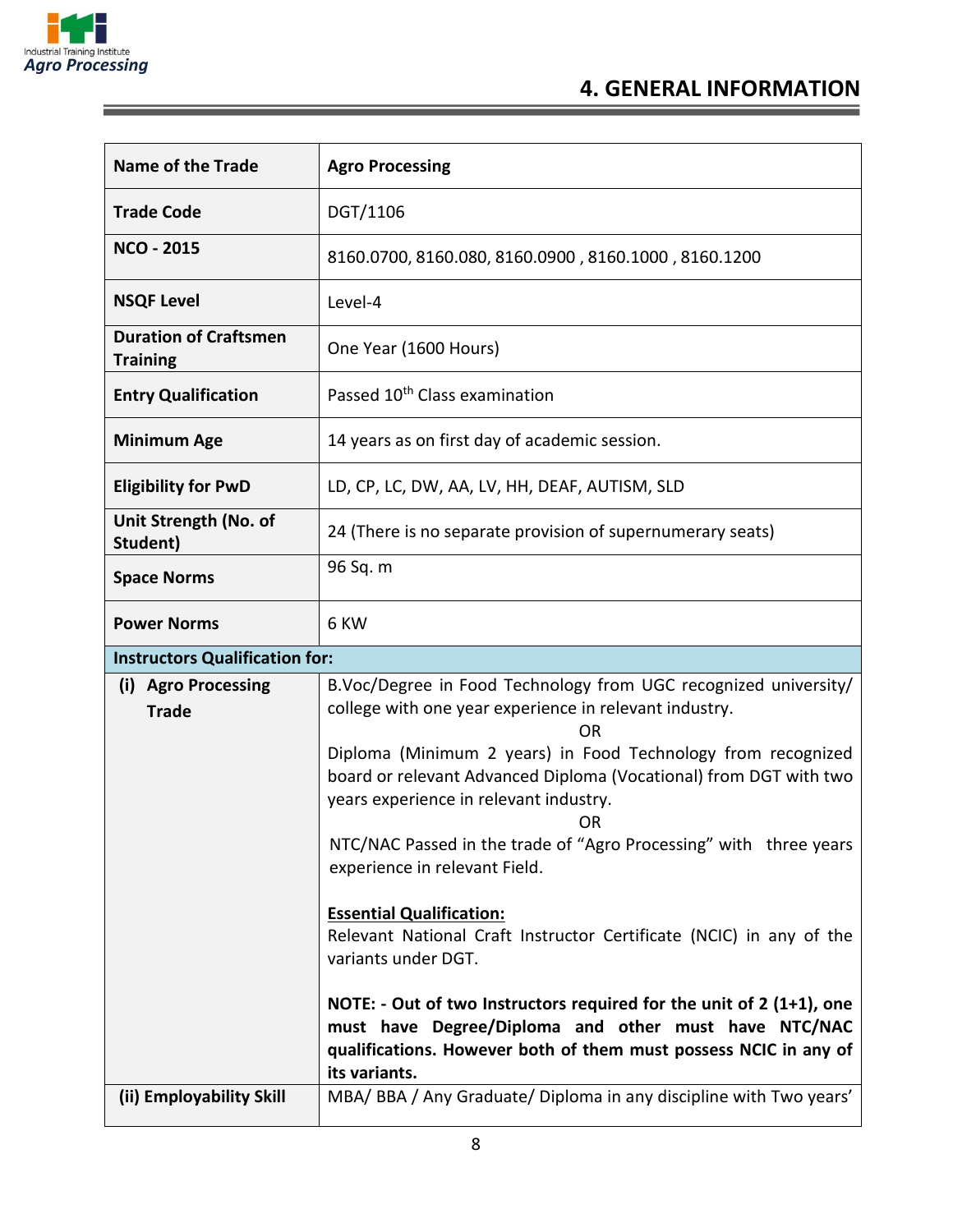

|                                                             |  | experience with short term ToT Course in Employability Skills from<br>DGT institutes. |  |  |                     |                                                                                                           |                             |  |
|-------------------------------------------------------------|--|---------------------------------------------------------------------------------------|--|--|---------------------|-----------------------------------------------------------------------------------------------------------|-----------------------------|--|
|                                                             |  |                                                                                       |  |  |                     | (Must have studied English/ Communication Skills and Basic<br>Computer at 12th / Diploma level and above) |                             |  |
|                                                             |  | <b>OR</b>                                                                             |  |  |                     |                                                                                                           |                             |  |
|                                                             |  |                                                                                       |  |  |                     | Existing Social Studies Instructors in ITIs with short term ToT Course                                    |                             |  |
|                                                             |  | in Employability Skills from DGT institutes.                                          |  |  |                     |                                                                                                           |                             |  |
| (iii) Minimum Age for                                       |  | 21 Years                                                                              |  |  |                     |                                                                                                           |                             |  |
| Instructor                                                  |  |                                                                                       |  |  |                     |                                                                                                           |                             |  |
| List of Tools and<br>Equipment                              |  | As per Annexure - I                                                                   |  |  |                     |                                                                                                           |                             |  |
| Distribution of training on hourly basis: (Indicative only) |  |                                                                                       |  |  |                     |                                                                                                           |                             |  |
| <b>Total Hrs</b><br>/week                                   |  | <b>Trade Practical</b>                                                                |  |  | <b>Trade Theory</b> |                                                                                                           | <b>Employability Skills</b> |  |
| 40 Hours                                                    |  | 30 Hours                                                                              |  |  | 6 Hours             |                                                                                                           | 4 Hours                     |  |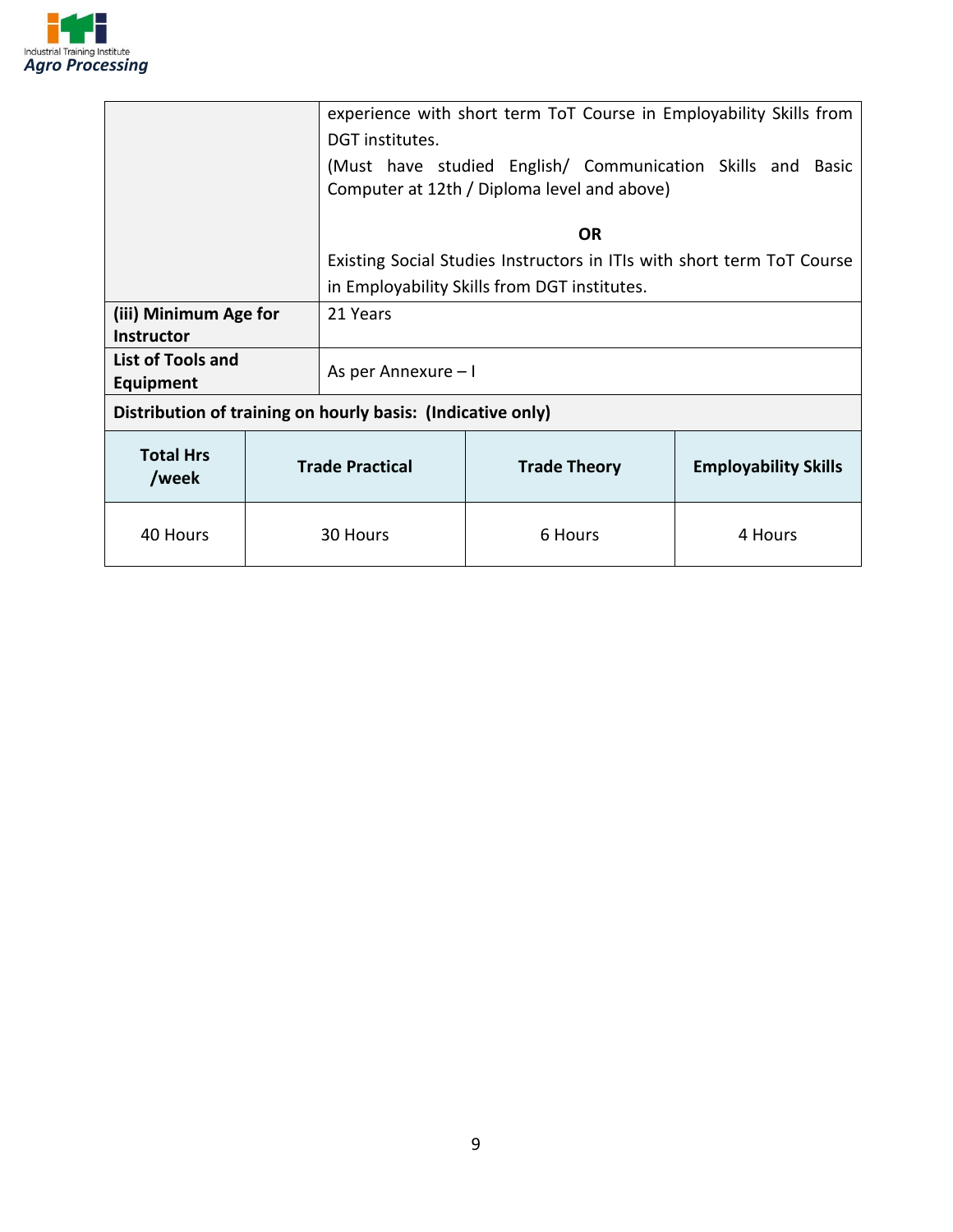

*Learning outcomes are a reflection of total competencies of a trainee and assessment will be carried out as per the assessment criteria.*

#### **5.1 LEARNING OUTCOMES (TRADE SPECIFIC)**

- 1. Explain structures and suitable conditions for cereal grains following safety precautions.
- 2. Explain composition and structure of different cereals and pulses.
- 3. Operate agro machinery; hammer mill, ground nut decorticator hand operated, mini dal mill, mini rice mill, mini oil expeller, grain cleaner, mini grain mill, wheat flour mill, micro pulveriser, destoner, packaging machine (heat sealing machine), weighing balance, and extruder.
- 4. Practice and explain various pre-processing activities in cereal grains prepared products.
- 5. Explain packaging methods and materials for finished products from cereals and pulses.
- 6. Prepare products from different pulses.
- 7. Check the quality parameters for raw materials & finished products.
- 8. Explain the food regulations.
- 9. Prepare and demonstrate spice grinding and packaging.
- 10. Demonstrate and explain oil extraction.
- 11. Demonstrate and explain processing of paddy for rice milling.
- 12. Prepare soya products (soya milk, soya flour, soya paneer (tofu).
- 13. Operate groundnut decorticators for production of decorticated groundnut.
- 14. Pack, seal and test the quality of prepared products with market survey.
- 15. Demonstrate the knowledge of general safety of machinery and practice first aid treatment and hygienic and sanitary conditions as per HACCP and GMP.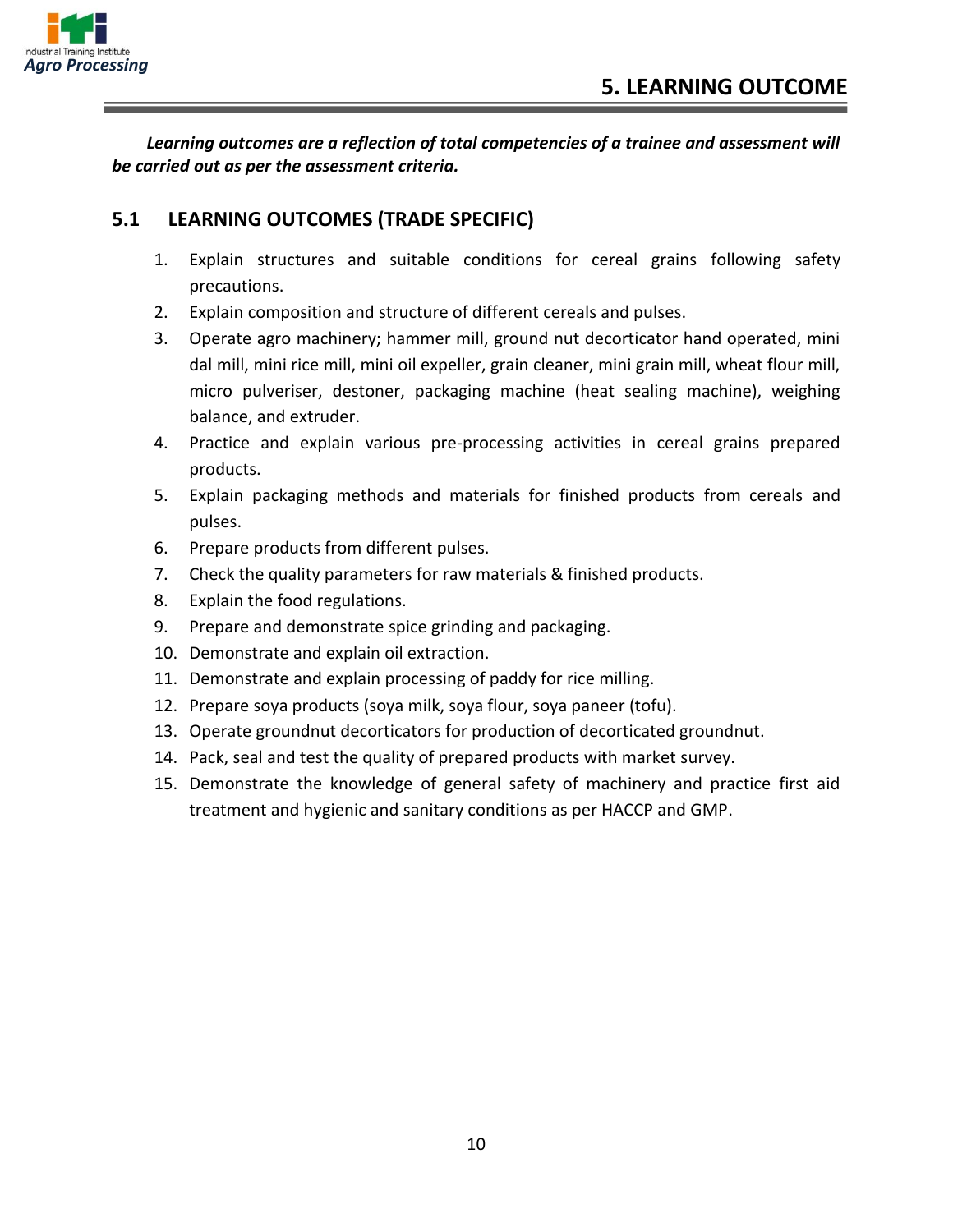

### **6. ASSESSMENT CRITERIA**

|    | <b>LEARNING OUTCOMES</b>   | <b>ASSESSMENT CRITERIA</b>                                          |  |  |
|----|----------------------------|---------------------------------------------------------------------|--|--|
| 1. | Explain structure and      | Identify different types of storage structures for different cereal |  |  |
|    | suitable<br>storage        | grains (cover, grain bins, warehouses & silos).                     |  |  |
|    | conditions for cereal      | Enlist the specifications for storage structures.                   |  |  |
|    | grains following safety    |                                                                     |  |  |
|    | precautions.               |                                                                     |  |  |
|    |                            |                                                                     |  |  |
| 2. | Explain<br>composition     | Identify cereals (wheat, rice, corn, barley, sorghum, and oats).    |  |  |
|    | and<br>structure<br>of     | Identify pulse (green gram, black gram, horse gram, pigeon pea, and |  |  |
|    | different cereals<br>and   | lentil).                                                            |  |  |
|    | pulses.                    | Demonstrate the knowledge of composition, nutritional value and     |  |  |
|    |                            | structure of cereals and pulses.                                    |  |  |
|    |                            |                                                                     |  |  |
| 3. | Operate<br>agro            | Describe the safety measures before operating machinery.            |  |  |
|    | machinery ; hammer         | Demonstrate the working principles for all machinery.               |  |  |
|    | mill, mini rice<br>mill,   | Identify the basic faults and remove the problems.                  |  |  |
|    | ground<br>nut              | Evaluate the capacity of different agro processing machines.        |  |  |
|    | decorticator<br>hand       |                                                                     |  |  |
|    | operated,<br>grain         |                                                                     |  |  |
|    | mini<br>cleaner,<br>oil    |                                                                     |  |  |
|    | expeller, grain cleaner,   |                                                                     |  |  |
|    | wheat flour mill, micro    |                                                                     |  |  |
|    | pulveriser,<br>mini<br>dal |                                                                     |  |  |
|    | mill, destoner, packing    |                                                                     |  |  |
|    | machine(heat sealing       |                                                                     |  |  |
|    | machine),<br>weighing      |                                                                     |  |  |
|    | balance, extruder.         |                                                                     |  |  |
|    |                            |                                                                     |  |  |
| 4. | Practice<br>explain<br>and | Describe the preprocessing methods (cleaning, grading).             |  |  |
|    | various pre-processing     | Prepare whole wheat flour, maida, dalia, suji.                      |  |  |
|    | activities<br>cereal<br>in | based<br>like<br>cereal<br>products<br>Prepare<br>macaroni,         |  |  |
|    | grains<br>and<br>prepare   | noodles, spaghetti and vermicelli.                                  |  |  |
|    | products.                  | Determine the starch content.                                       |  |  |
|    |                            |                                                                     |  |  |
| 5. | Explain<br>packaging       | Identify different packaging materials.                             |  |  |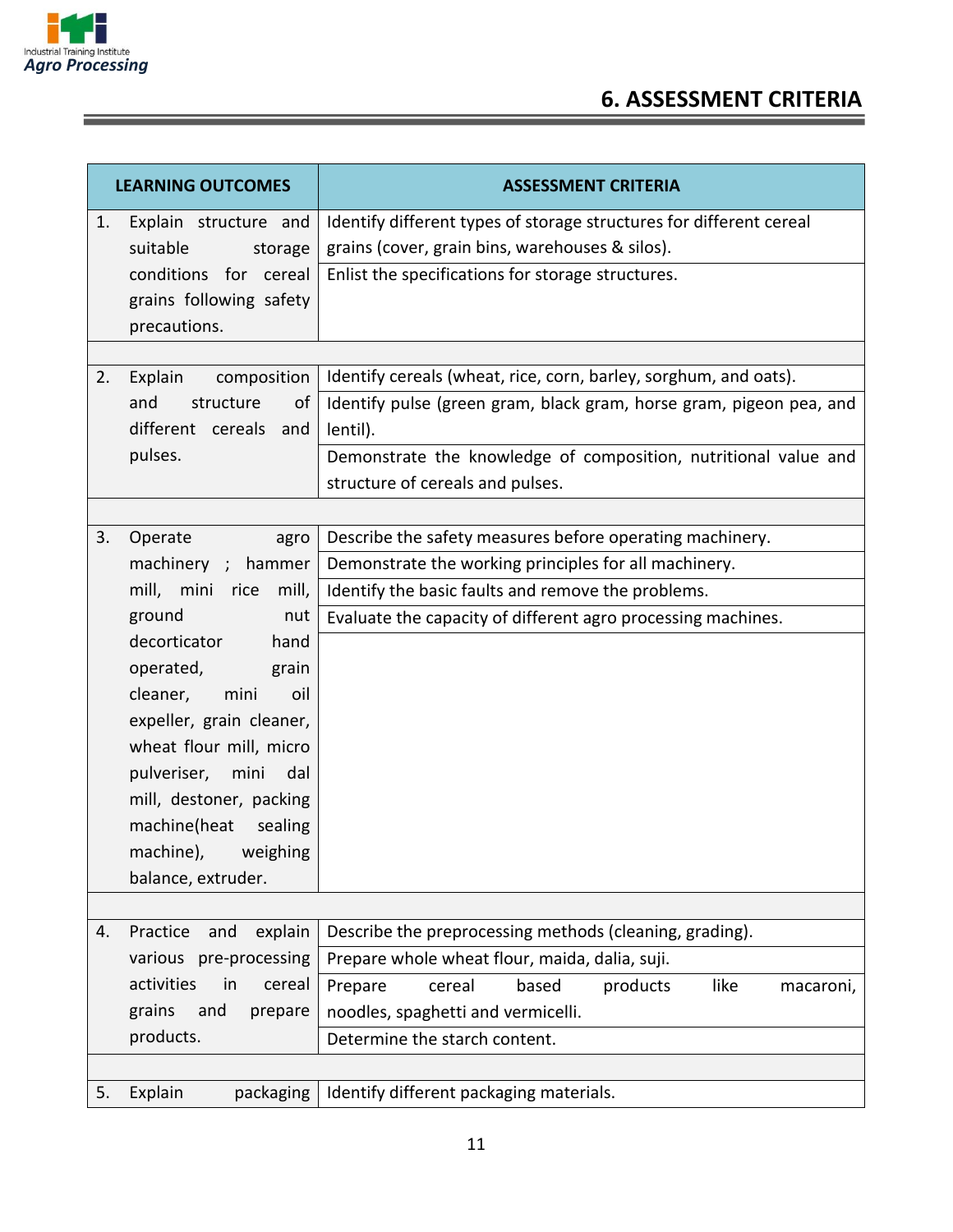

|    | methods and materials                           | Describe the packing and labeling methods in agro industry.               |  |  |
|----|-------------------------------------------------|---------------------------------------------------------------------------|--|--|
|    | for finished products                           |                                                                           |  |  |
|    | from different cereals                          |                                                                           |  |  |
|    | and pulses.                                     |                                                                           |  |  |
|    |                                                 |                                                                           |  |  |
| 6. | Prepare products from                           | Describe the pretreatment in dal milling like cleaning, grading,          |  |  |
|    | different pulses.                               | soaking and drying.                                                       |  |  |
|    |                                                 | Prepare dal by pulse milling. e.g. pigeon pea, green gram, Bengal         |  |  |
|    |                                                 | gram.                                                                     |  |  |
|    |                                                 | Prepare whole pulses for packing. like Bengal gram, black gram,           |  |  |
|    |                                                 | green gram and ground nut.                                                |  |  |
|    |                                                 | Demonstrate and explain packing machines and equipments used for          |  |  |
|    |                                                 | packing of finished products.                                             |  |  |
|    |                                                 |                                                                           |  |  |
| 7. | Check<br>the<br>quality                         | Determination of moisture content of flour from cereals and pulses.       |  |  |
|    | for<br>parameters<br>raw                        | Determination of starch content in different cereal grains.               |  |  |
|    | materials and finished                          | Check the adulteration in pulses.                                         |  |  |
|    | products.                                       |                                                                           |  |  |
|    |                                                 |                                                                           |  |  |
| 8. | Explain<br>the<br>food                          | food<br>follow<br>2006<br>safety standards<br>Explain<br>and<br>act,      |  |  |
|    | regulations.                                    | ISO-22000,<br>HACCP,<br>International<br>BIS,<br>Agmark,<br>and           |  |  |
|    |                                                 | Food Standards GMP.                                                       |  |  |
|    |                                                 | Use of agro industry waste.                                               |  |  |
|    |                                                 |                                                                           |  |  |
| 9. | Prepare<br>and                                  | Identify and procure the raw materials for spice grinding like            |  |  |
|    | demonstrate<br>spice<br>grinding and packaging. | coriander, black pepper, red chili, and turmeric.<br>Describe             |  |  |
|    |                                                 | the<br>preprocessing<br>cleaning,<br>0f<br>spices,<br>grading, destoning. |  |  |
|    |                                                 | principle<br>for<br>production<br>Demonstrate<br>the<br>working<br>the    |  |  |
|    |                                                 | of spice powders.                                                         |  |  |
|    |                                                 | Describe the method of packing of whole spice for marketing like          |  |  |
|    |                                                 | black pepper.                                                             |  |  |
|    |                                                 |                                                                           |  |  |
|    | 10. Demonstrate<br>and                          | Demonstrate the knowledge of working for oil expellers.                   |  |  |
|    | explain oil extraction                          | Explain the different methods for oil extraction from different oil       |  |  |
|    |                                                 | seeds like mustard, ground nut.                                           |  |  |
|    |                                                 | Describe various processing steps involved in oil extraction like         |  |  |
|    |                                                 | filtration, refining, purification, deodorization, stabilization, and     |  |  |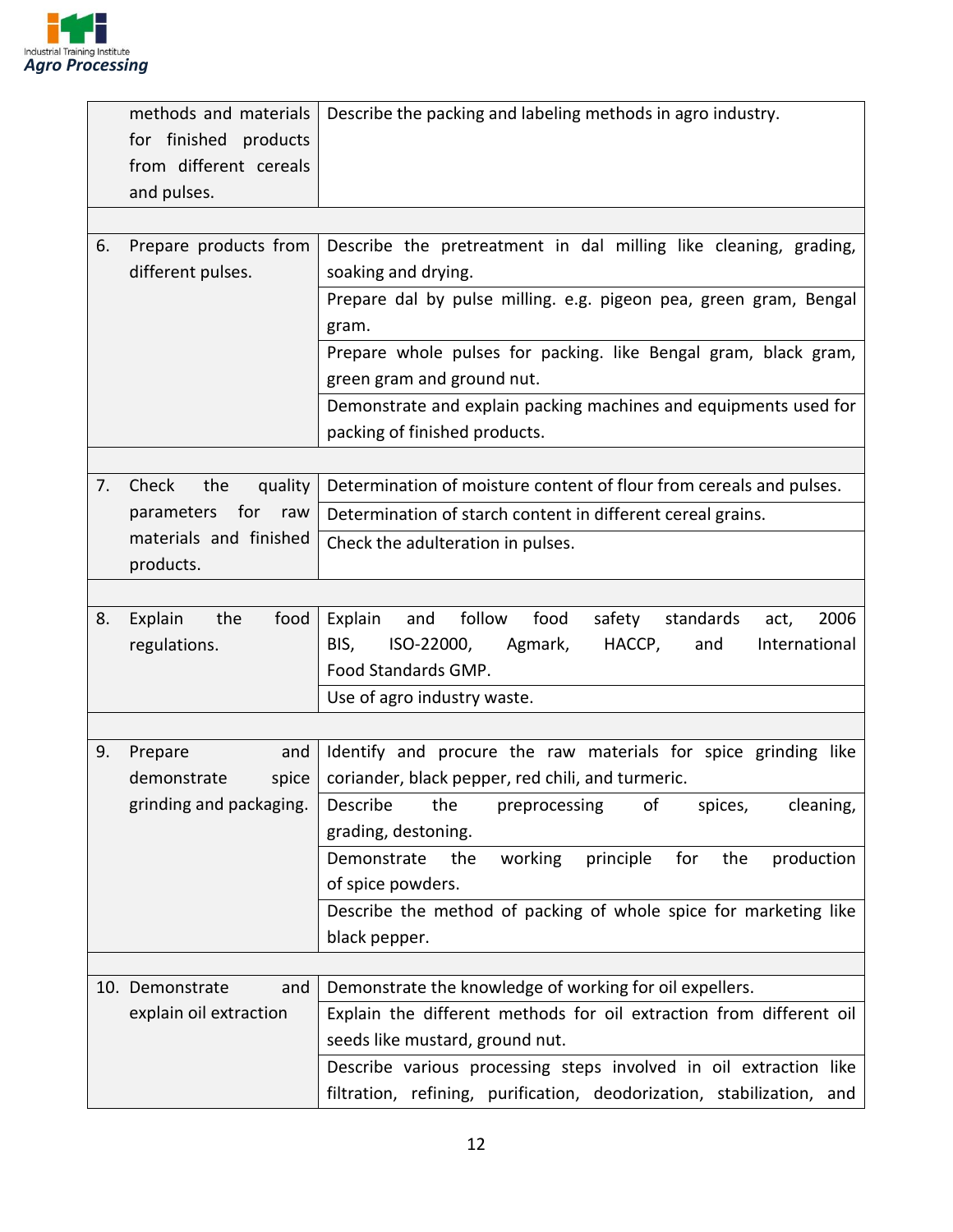

|                                  | hydrogenation.                                                     |
|----------------------------------|--------------------------------------------------------------------|
|                                  |                                                                    |
| 11. Demonstrate<br>and           | Describe paddy processing in lab.                                  |
| explain processing of            | Demonstrate the parboiling process for rice milling.               |
| paddy for rice milling.          | Demonstrate and explain the packing of rice, weighing, bagging,    |
|                                  | sealing machine.                                                   |
|                                  |                                                                    |
| 12. Prepare soya products        | Prepare soya products.                                             |
| flour,<br>(soya<br>soya          | Describe the processing methods of soya flour, soya paneer (tofu), |
| paneer (tofu)).                  | soya milk.                                                         |
|                                  |                                                                    |
| groundnut<br>13. Operate         | <b>Explain Decortication process.</b>                              |
| decorticators<br>for             | Perform decortications using the groundnut decortications machine. |
| production<br>οf                 | Perform cleaning/grading/packaging of groundnuts.                  |
| decorticated                     |                                                                    |
| groundnut.                       |                                                                    |
|                                  |                                                                    |
| 14. Pack, seal and test the      | Identify the packaging material for suitable storage conditions.   |
| quality of<br>prepared           | Describe the packing methods.                                      |
| products with market             |                                                                    |
| survey.                          |                                                                    |
|                                  |                                                                    |
| 15. Demonstrate<br>the           | Describe the general safety precautions and handling of equipments |
| knowledge of general             | to prevent accidents.                                              |
| machinery<br>safety of           | Identify the safety equipments.                                    |
| and practice first aid           | Describe the knowledge about HACCP and GMP.                        |
| treatment and hygienic           |                                                                    |
| and sanitary conditions          |                                                                    |
| <b>HACCP</b><br>and<br>per<br>as |                                                                    |
| GMP.                             |                                                                    |
|                                  |                                                                    |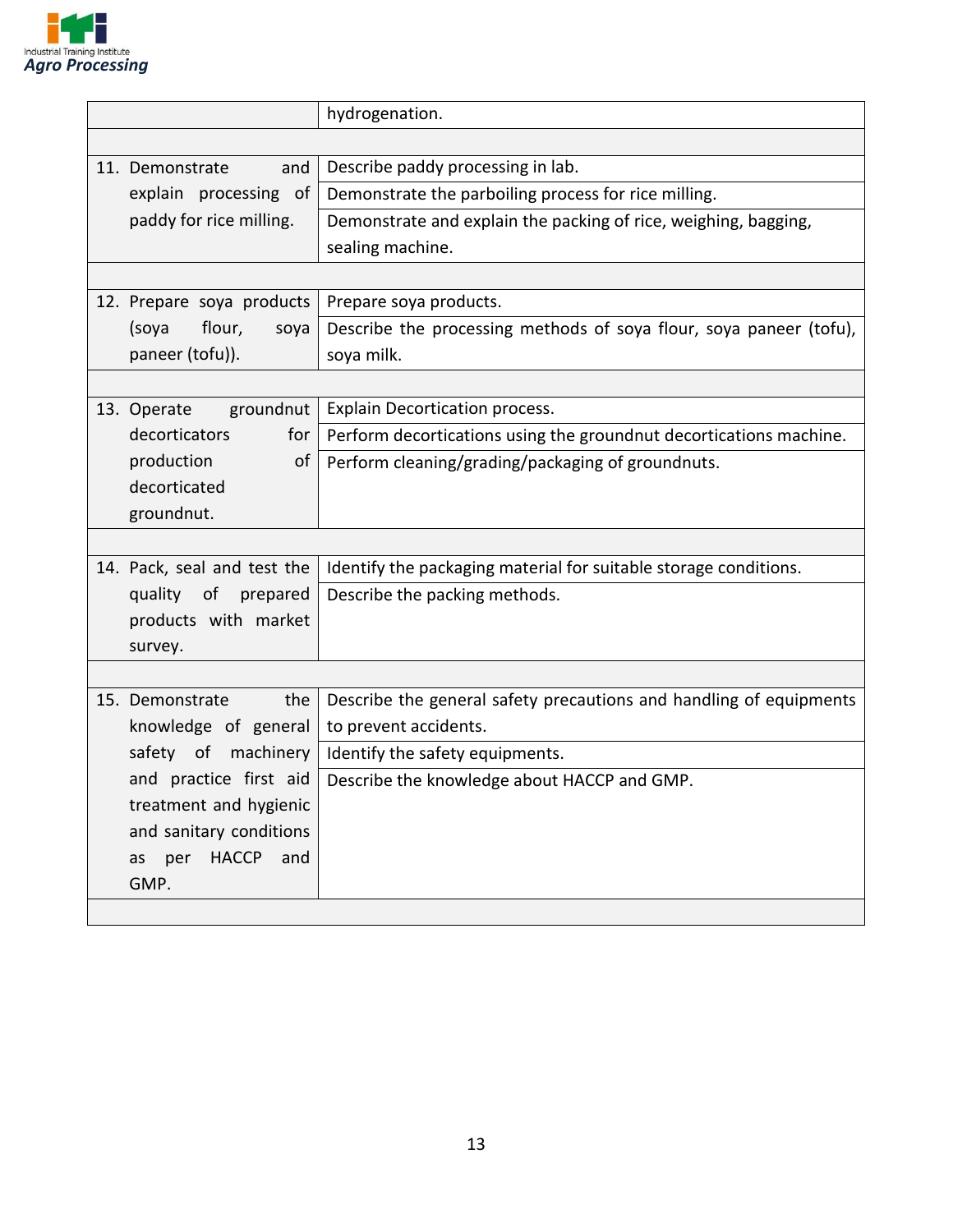

| <b>SYLLABUS FOR AGRO PROCESSING TRADE</b> |                                                  |                                                                                 |                                                                |  |  |  |  |
|-------------------------------------------|--------------------------------------------------|---------------------------------------------------------------------------------|----------------------------------------------------------------|--|--|--|--|
|                                           | <b>DURATION: ONE YEAR</b>                        |                                                                                 |                                                                |  |  |  |  |
| <b>Duration</b>                           | <b>Reference Learning</b><br>Outcome             | <b>Professional Skills</b><br>(Trade Practical)<br><b>With Indicative Hours</b> | <b>Professional Knowledge</b><br>(Trade Theory)                |  |  |  |  |
| Professional                              | Explain structures and                           | 1. Conducting survey of the                                                     | Agro processing industry                                       |  |  |  |  |
| Skill 90 Hrs;                             | suitable<br>storage                              | different<br>agro<br>products                                                   | Introduction and scope of agro                                 |  |  |  |  |
|                                           | conditions for cereal                            | from the market. (30 hrs)                                                       | processing industries in India.                                |  |  |  |  |
| Professional                              | grains<br>following                              | 2. Functional and structural                                                    | Production<br>Status,<br>and                                   |  |  |  |  |
| Knowledge                                 | safety precautions.                              | designs of grain storage                                                        | utilization of cereals and pulses                              |  |  |  |  |
| 18 Hrs                                    |                                                  | structure such as cover,                                                        | in India and the world. Factors                                |  |  |  |  |
|                                           |                                                  | grain bins, warehouses and                                                      | affecting quality of food grains.                              |  |  |  |  |
|                                           |                                                  | silos. (30 hrs)                                                                 | of<br>Scope<br>agro<br>processed                               |  |  |  |  |
|                                           |                                                  | 3. BIS specification for storage                                                | products for entrepreneurship.                                 |  |  |  |  |
|                                           |                                                  | structures and design.                                                          | (18 hrs.)                                                      |  |  |  |  |
|                                           |                                                  | (30 hrs)                                                                        |                                                                |  |  |  |  |
| Professional                              | Explain<br>composition<br>structure<br>of<br>and | of<br>4. Structure<br>important                                                 | <b>Structure and composition:</b>                              |  |  |  |  |
| Skill 90 Hrs;                             | different cereals and                            | cereals (Wheat, rice, corn,<br>barley, sorghum, oats). (40                      | The chemical compositions and<br>nutritional values of cereal, |  |  |  |  |
| Professional                              | pulses.                                          | hrs)                                                                            | pulses and oil seeds. Importance                               |  |  |  |  |
| Knowledge                                 |                                                  | 5. Structure<br>of<br>important                                                 | of cereal, pulses and oil seeds in                             |  |  |  |  |
| 18 Hrs                                    |                                                  | Pluses. (Green gram, horse                                                      | diet.                                                          |  |  |  |  |
|                                           |                                                  | gram, pigeon pea, lentil,                                                       | Distribution of vitamins, protein,                             |  |  |  |  |
|                                           |                                                  | black gram). (50 hrs)                                                           | minerals, carbohydrates<br>and                                 |  |  |  |  |
|                                           |                                                  |                                                                                 | fats in different grains and their                             |  |  |  |  |
|                                           |                                                  |                                                                                 | relevance to milling.(18 hrs.)                                 |  |  |  |  |
| Professional                              | Operate<br>agro                                  | Working with agro processing                                                    | <b>Machinery in Agro processing</b>                            |  |  |  |  |
| <b>Skill 120</b>                          | hammer<br>machinery;                             | machinery:                                                                      | Different machines used in agro                                |  |  |  |  |
| Hrs;                                      | mill,<br>ground<br>nut                           | 6. Hammer mill, Groundnut                                                       | processing<br>industry; working                                |  |  |  |  |
|                                           | hand<br>decorticator                             | decorticator hand operated,                                                     | principles<br>operation<br>and                                 |  |  |  |  |
| Professional                              | operated, mini<br>dal                            | Mini dal mill, Mini rice mill,                                                  | maintenance.                                                   |  |  |  |  |
| Knowledge                                 | mill, mini rice mill,                            | Mini oil expeller, Grain                                                        | Cost and capacity of machines                                  |  |  |  |  |
| 24 Hrs                                    | mini oil expeller, grain                         | cleaner, Mini grain mill,                                                       | in agro processing industry.                                   |  |  |  |  |
|                                           | cleaner, mini grain                              | Wheat flour mill, Micro                                                         | Maintenance of equipment,                                      |  |  |  |  |
|                                           | mill, wheat flour mill,                          | pulveriser<br>and Destoner,                                                     | Safety. (24 hrs.)                                              |  |  |  |  |
|                                           | pulveriser,<br>micro                             | Packaging<br>machine (Heat                                                      |                                                                |  |  |  |  |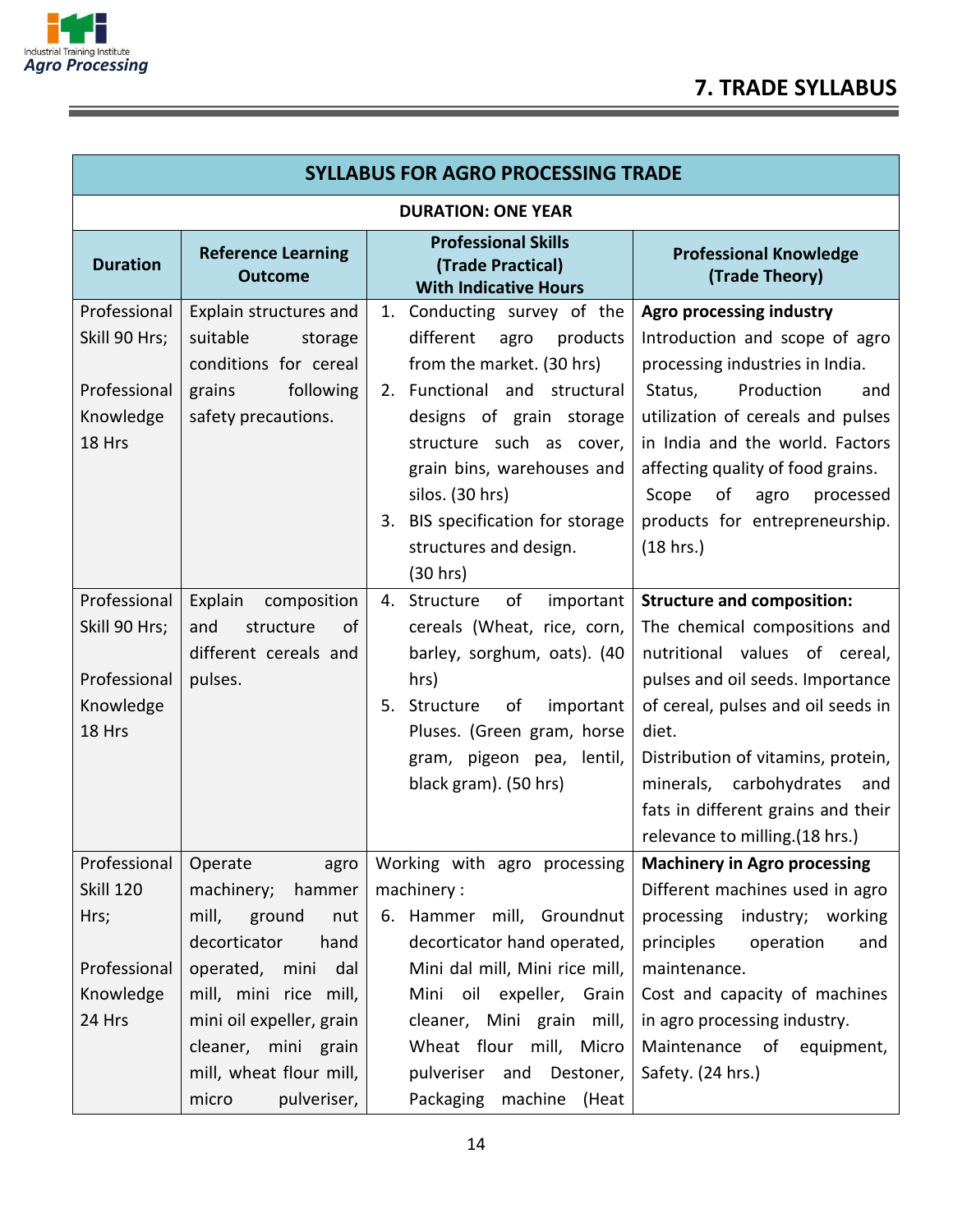

|                                                                      | destoner,<br>packaging<br>machine (heat sealing<br>machine),<br>weighing<br>balance,<br>and<br>extruder.                 | sealing machine), Weighing<br>Balance, Extruder. (25hrs)<br>7. Handling and practice on<br>the equipment. (40hrs)<br>identification<br>8. Fault<br>and<br>removal of faults. (30hrs)<br>Capacity evaluation<br>9.<br>οf<br>different agro processing<br>machines. (25hrs)                                              |                                                                                                                                                                                                                                                                                                                                                                |
|----------------------------------------------------------------------|--------------------------------------------------------------------------------------------------------------------------|------------------------------------------------------------------------------------------------------------------------------------------------------------------------------------------------------------------------------------------------------------------------------------------------------------------------|----------------------------------------------------------------------------------------------------------------------------------------------------------------------------------------------------------------------------------------------------------------------------------------------------------------------------------------------------------------|
| Professional<br>Skill 90 Hrs;<br>Professional<br>Knowledge<br>18 Hrs | Practice and explain<br>various<br>pre-<br>activities<br>processing<br>cereal<br>grains<br>in<br>prepared products.      | 10. Cleaning, grading and other<br>pre-processing activities.<br>(15 hrs)<br>11. Production of whole wheat<br>flour. (20 hrs)<br>12. Production of Suji, Maida,<br>Dalia. (20 hrs)<br>13. Packaging and labelling of<br>the products. (20 hrs)<br>14. Determination of starch<br>content from wheat flour.<br>(15 hrs) | Cereal grains, wheat<br>Different grains suitable for agro<br>processing<br>Primary processing of wheat.<br>Methods of Cleaning, grading,<br>milling.<br>Standards for the wheat flour.<br>Production of different wheat<br>product.<br>Adulteration<br>in<br>flour. $(18$ hrs.)                                                                               |
| Professional<br>Skill 60 Hrs;<br>Professional<br>Knowledge<br>12 Hrs | Explain<br>packaging<br>methods<br>and<br>materials for finished<br>products<br>from<br>different cereals and<br>pulses. | 15. Pre-treatment in dal milling<br>like<br>cleaning,<br>grading,<br>soaking, and drying. (15hrs)<br>16. Milling<br>pulses<br>for<br>production<br>of dal,<br>e.g.<br>pigeon pea, green gram,<br>Bengal gram. (20hrs)<br>17. Packaging and<br>uses<br>of<br>from<br>dal<br>mill.<br>wastes<br>(25hrs)                  | Dal (Pulse) Milling<br>Pre milling treatments of pulses,<br>pulse<br>milling<br>and<br>recent<br>developments. Principle of dal<br>milling.<br>Pulses<br>suitable<br>for<br>milling. Different Methods of dal<br>milling Working and principle of<br>dal<br>mill.<br>Pre-treatment in dal<br>milling<br>Waste utilization. Adulteration<br>in pulse. (12 hrs.) |
| Professional<br>Skill 60 Hrs;<br>Professional<br>Knowledge<br>12 Hrs | products<br>Prepare<br>from different pulses.                                                                            | 18. Production of packed whole<br>pulse like Bengal<br>gram,<br>black gram, green gram,<br>groundnut.<br>(35 hrs)                                                                                                                                                                                                      | Packaged whole pulse :<br>Suitability of whole pulse for<br>marketing.<br>Production<br>packed<br>of<br>whole grains.<br>labelling,<br>Packaging,                                                                                                                                                                                                              |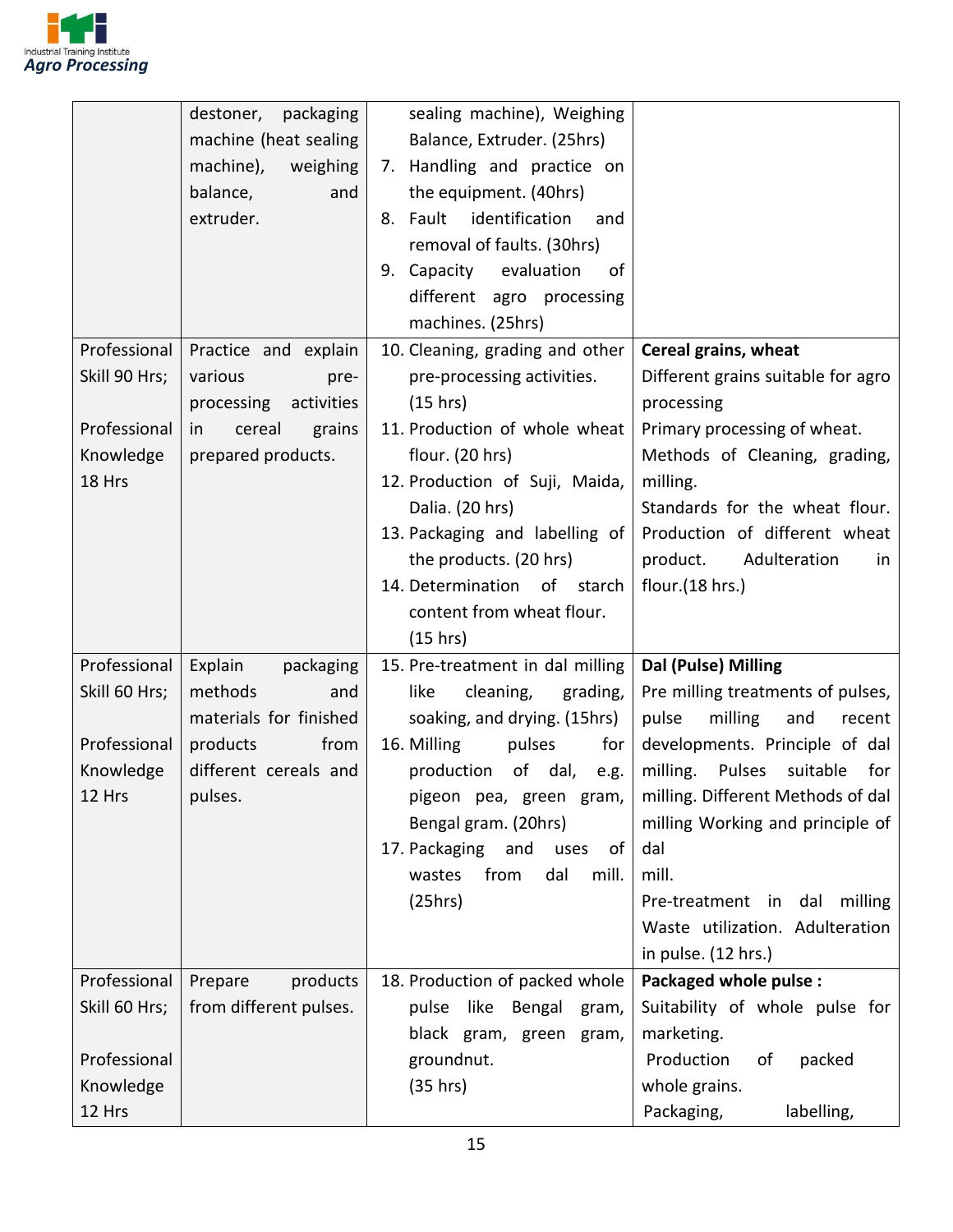

|               |                         | of<br>packaging<br>19. Study      | storage and marketing of           |
|---------------|-------------------------|-----------------------------------|------------------------------------|
|               |                         | equipment and machinery           | whole grains.                      |
|               |                         | used for packing of agro          | Study the various type<br>of       |
|               |                         | processed products. (25 hrs)      | packaging materials used in agro   |
|               |                         |                                   | processing industry. (12 hrs.)     |
| Professional  | quality<br>Check<br>the | 20. Production of cereal based    | Cereals and pulses industry        |
| Skill 60 Hrs; | parameters for raw      | products<br>like<br>macaroni,     | <b>By-Products:</b>                |
|               | materials & finished    | noodles,<br>spaghetti<br>and      | Recovery and utilization of        |
| Professional  | products.               | vermicelli. (25 hrs)              | starch,<br>gluten,<br>dextrin,     |
| Knowledge     |                         | of<br>21. Estimation<br>moisture  | dextrose, bran, bran oil, Germ     |
| 12 Hrs        |                         | content in cereals flour.         | and germ oil, husk, hulls of       |
|               |                         | (15 hrs)                          | pulses, soybean meal<br>and        |
|               |                         |                                   | hulls, protein isolates,<br>high   |
|               |                         | 22. Determination of different    | fructose<br>corn<br>syrup,<br>corn |
|               |                         | quality<br>parameters<br>in       | liquor, yellow<br>and<br>white     |
|               |                         | cereals and pulses product.       | dextrin and dextrose powder.       |
|               |                         | (20 hrs)                          | (12 hrs.)                          |
| Professional  | food<br>Explain<br>the  | 23. Necessity of housekeeping.    | Varietal effects on processing of  |
| Skill 60 Hrs; | regulations.            | Maintaining general safety.       | cereals and pulses. Introduction   |
|               |                         | (5 hrs)                           | to operation Green revolution.     |
| Professional  |                         | 24. First<br>aid<br>practice<br>& | Knowledge of importance on         |
| Knowledge     |                         | treatment.                        | Agro Industries Product in food    |
| 12 Hrs        |                         | (10 hrs)                          | Industry & its market value.       |
|               |                         | 25. Safety precautions taken &    | Introduction of agro processing    |
|               |                         | safety equipment's<br>use         | industry.                          |
|               |                         | including<br>fire<br>fighting     | Scope of<br>agro<br>processed      |
|               |                         | equipment's. (10 hrs)             | products for entrepreneurship.     |
|               |                         | 26. Familiarization<br>of         | Knowledge about the sources        |
|               |                         | organization & their Agro         | of accidents.                      |
|               |                         | Industries products unit.         | Known the necessary safety &       |
|               |                         | $(10 hrs)$ .                      | precautions<br>taken<br>each<br>in |
|               |                         | 27. Handling<br>οf<br>tools,      | machines.                          |
|               |                         | equipment's, & machineries        | Known to prevention overcome       |
|               |                         | in the section & proper           | from accidents. (12 hrs.)          |
|               |                         | utilization & upkeep. (10         |                                    |
|               |                         | hrs)                              |                                    |
|               |                         | 28. Indenting & procurement of    |                                    |
|               |                         | tools and materials from          |                                    |
|               |                         | store as need. (10 hrs)           |                                    |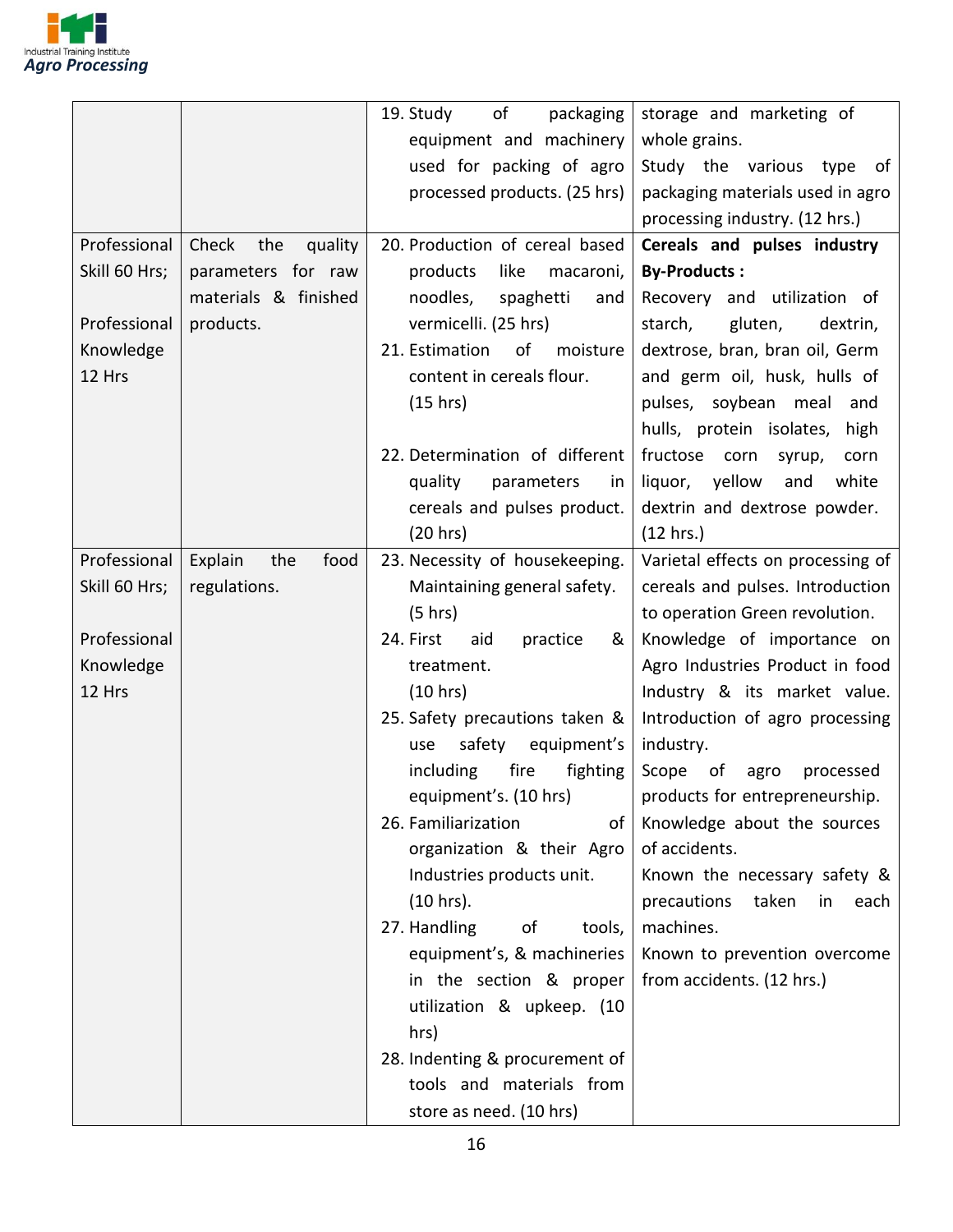

|               |                         | 29. Conducting survey of the     |                                                        |
|---------------|-------------------------|----------------------------------|--------------------------------------------------------|
|               |                         | different<br>products<br>agro    |                                                        |
|               |                         | from the market. (5 hrs)         |                                                        |
| Professional  | Prepare<br>and          | 30. Procurement<br>and<br>Pre-   | <b>Spice Grinding</b>                                  |
| Skill 90 Hrs; | demonstrate<br>spice    | of<br>spices,<br>processing      | Production of major spices in                          |
|               | grinding<br>and         | grading,<br>cleaning,<br>de-     | India & their importance in                            |
| Professional  | packaging.              | working<br>with<br>stoning       | Indian diet.                                           |
| Knowledge     |                         | machinery<br>for<br>spice        | Spices suitable for processing.                        |
| 18 Hrs        |                         | grinding. (30 hrs)               | Unit operations in spices                              |
|               |                         | 31. Production<br>of<br>spice    | processing:<br>Principles,                             |
|               |                         | powders from, coriander,         | method and machinery in                                |
|               |                         | black pepper, red chilly,        | spice<br>grinding.<br>Quality                          |
|               |                         | turmeric<br>Packaging<br>of      | assurance & methods to                                 |
|               |                         | whole spice for marketing.       | detect adulteration. (18 hrs.)                         |
|               |                         | (30 hrs)                         |                                                        |
| Professional  | Demonstrate<br>and      | 32. Working of oil expellers Oil | <b>Oil Extraction:</b>                                 |
| Skill 90 Hrs; | explain oil extraction. | expelling from different oil     | Importance and functions of oils                       |
|               |                         | seeds<br>mustard,<br>e.g.        | in food and health. Different                          |
| Professional  |                         | groundnut, and rapeseed,         | methods of oil extractions, oil                        |
| Knowledge     |                         | sunflower. (40 hrs)              | expression from oilseeds like                          |
| 18 Hrs        |                         | 33. Filtration and packaging of  | mustard/rapeseed,<br>coconut,                          |
|               |                         | oil.                             | sunflower, groundnut, sesame                           |
|               |                         | (20 hrs)                         | and cotton. Different types of oil                     |
|               |                         | Different quality parameters :   | expellers.                                             |
|               |                         | 34. Peroxide<br>value,           | Oilseeds,<br>properties<br>and                         |
|               |                         | saponification value, Iodine     | suitability.                                           |
|               |                         |                                  | value, acid value, TBA, RM   Process flow chart of oil |
|               |                         | value, P- value, Kries value.    | extractions.                                           |
|               |                         | (40 hrs)                         | Filtration and packaging.                              |
|               |                         | 35. Detect the adulteration in   | Oil refining and purification :                        |
|               |                         | oils. (20 hrs)                   | Refining,<br>purification,                             |
|               |                         |                                  | deodorization, stabilization and                       |
|               |                         |                                  | hydrogenation. (18 hrs.)                               |
| Professional  | Demonstrate<br>and      | 36. Processing of paddy for rice | <b>Rice Milling</b>                                    |
| Skill 90 Hrs; | explain processing of   | in lab. (30 hrs)                 | <b>Discuss</b><br>the<br>working<br>and                |
|               | paddy for rice milling. | 37. Practical demonstration on   | principle of rice mill in detail                       |
| Professional  |                         | rice milling process in Rice     | and their parts.                                       |
| Knowledge     |                         | mill. (30 hrs)                   | Properties of paddy for rice                           |
| 18 Hrs        |                         | 38. Packaging of rice: Weighing, | milling                                                |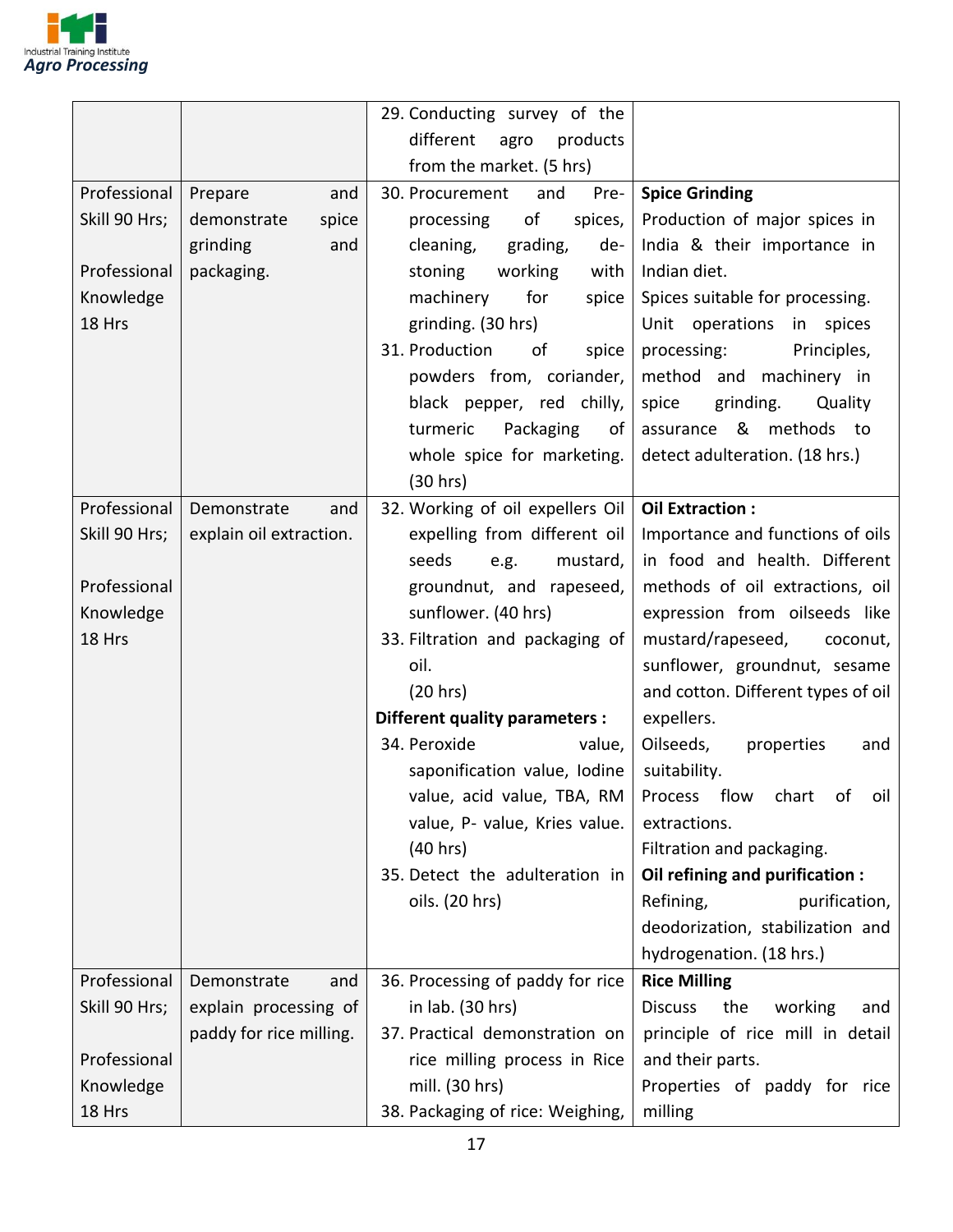

|                     |                                             | <b>Industrial Training in Agro processing industry</b>       |                                                                 |
|---------------------|---------------------------------------------|--------------------------------------------------------------|-----------------------------------------------------------------|
|                     |                                             |                                                              | (18 hrs.)                                                       |
|                     | HACCP and GMP.                              |                                                              | standards of agro processing.                                   |
|                     | conditions<br>as<br>per                     |                                                              | Hygiene, Cleaning & Sanitary                                    |
| 18 Hrs              | hygienic and sanitary                       |                                                              | of<br>Importance<br>personal                                    |
| Knowledge           | treatment<br>and                            | wastes: (40 hrs)                                             | <b>Standards</b><br>GMP.<br>Food                                |
| Professional        | and practice first aid                      | 44. Utilization of agro industry                             | Agmark, HACCP, International                                    |
|                     | safety of machinery                         | industry. (50 hrs)                                           | 2006<br>BIS, ISO-22000,                                         |
| Skill 90 Hrs;       | knowledge of general                        | GMP in agro processing                                       | Food Safety and Standards Act,                                  |
| Professional        | Demonstrate<br>the                          | 43. Application of HACCP and                                 | Food regulations: Overview of                                   |
|                     |                                             | hrs)                                                         |                                                                 |
| Knowledge<br>12 Hrs |                                             | survey and demand. (25                                       |                                                                 |
|                     |                                             | of the quality with market                                   | products. (12 hrs.)                                             |
| Professional        | products<br>prepared<br>with market survey. | 42. Development<br>οf<br>good<br>quality package and testing | and packaging methods Quality<br>standards for packed processed |
| Skill 60 Hrs;       | quality<br>the<br>οf                        | products and seal. (35 hrs)                                  | Need and importance of storage                                  |
|                     |                                             |                                                              | <b>Storage and packaging</b>                                    |
| Professional        | Pack, seal and test                         | 41. Pack<br>the<br>food<br>given                             |                                                                 |
| 12 Hrs              | groundnut.                                  |                                                              | (12 hrs.)                                                       |
| Knowledge           | decorticated                                | (20 hrs)                                                     | cleaning, grading and packaging.                                |
| Professional        | production<br>of                            | of decorticated groundnut.                                   | Decortications,<br>decorticators                                |
| Skill 60 Hrs;       | decorticators<br>for                        | decorticators for production                                 | Different<br>groundnut                                          |
| Professional        | groundnut<br>Operate                        | 40. Working with groundnut                                   | <b>Groundnut decorticators</b>                                  |
| 18 Hrs              |                                             |                                                              | srikhand, namkins (18 hrs.)                                     |
| Knowledge           |                                             |                                                              | snacks,<br>atta,<br>soya-<br>soya-                              |
| Professional        | paneer (tofu).                              | srikhand, namkins. (60 hrs)                                  | milk, soya paneer (tofu), soya-                                 |
|                     | flour,<br>soya<br>soya                      | soya-snacks,<br>atta,<br>soya-                               | Processing methods<br>of soya                                   |
| Skill 90 Hrs;       | products (soya<br>milk,                     | soya paneer (tofu), soya-                                    | Details<br>οf<br>product<br>soya                                |
| Professional        | Prepare<br>soya                             | 39. Preparation of soya milk,                                | <b>Soya Products</b>                                            |
|                     |                                             |                                                              | parboiling of rice. (18 hrs.)                                   |
|                     |                                             |                                                              | Advantages and limitations of                                   |
|                     |                                             |                                                              | methods<br>Parboiling.<br>οf                                    |
|                     |                                             |                                                              | Parboiling of rice: Theory &                                    |
|                     |                                             |                                                              | rice. Rubber roller.                                            |
|                     |                                             |                                                              | etc. Nutritional loss in polished                               |
|                     |                                             |                                                              | separator, polisher and graders                                 |
|                     |                                             |                                                              | Sheller,<br>operation.<br>Cleaner,                              |
|                     |                                             | (30 hrs)                                                     | principle<br><b>Working</b><br>and                              |
|                     |                                             | bagging, Sealing machines.                                   | Process of modern rice milling                                  |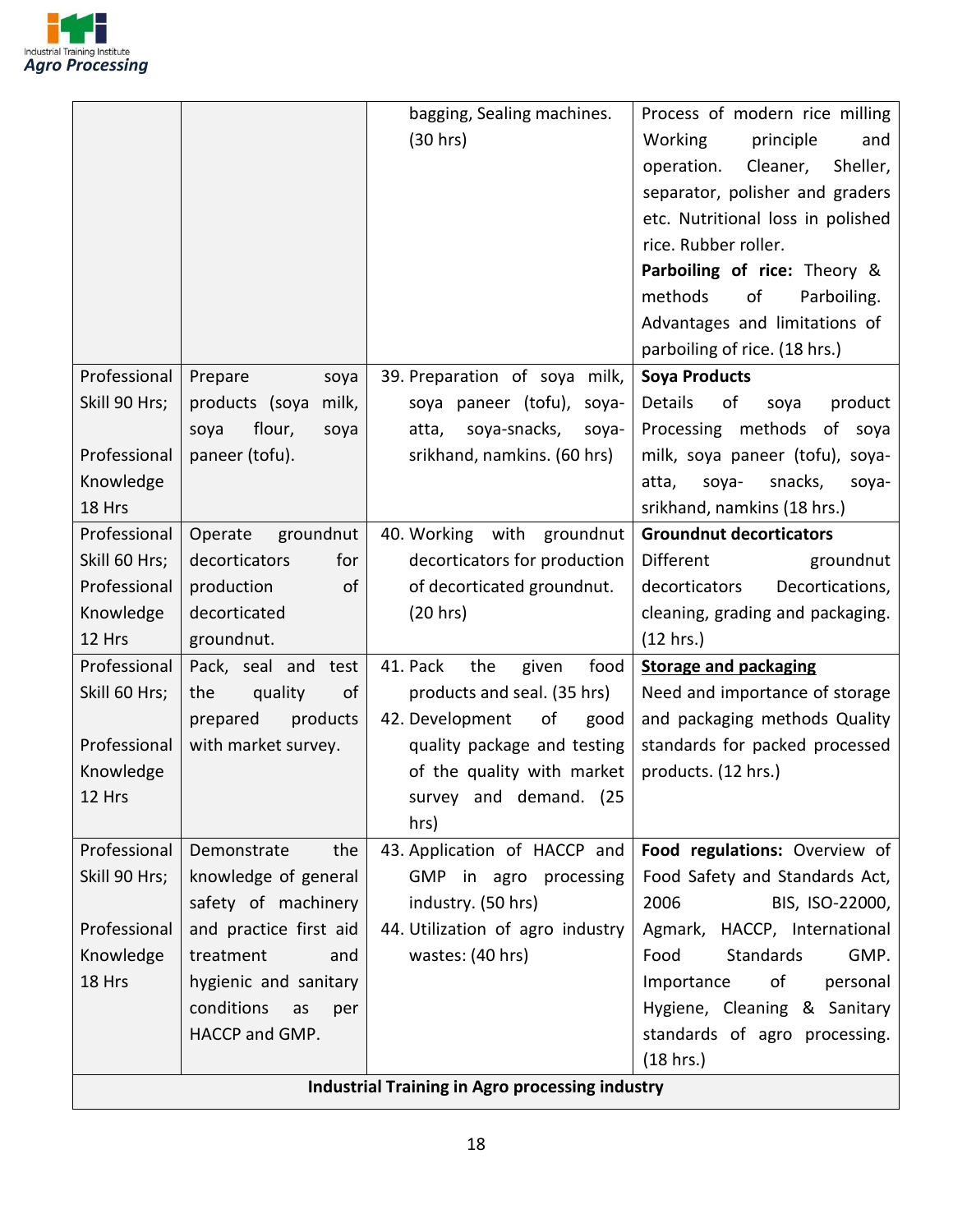

#### **SYLLABUS FOR CORE SKILLS**

1. Employability Skills ( Common for all CTS trades) (160 hrs)

Learning outcomes, assessment criteria, syllabus and Tool List of Core Skills subjects which is common for a group of trades, provided separately in www.bharatskills.gov.in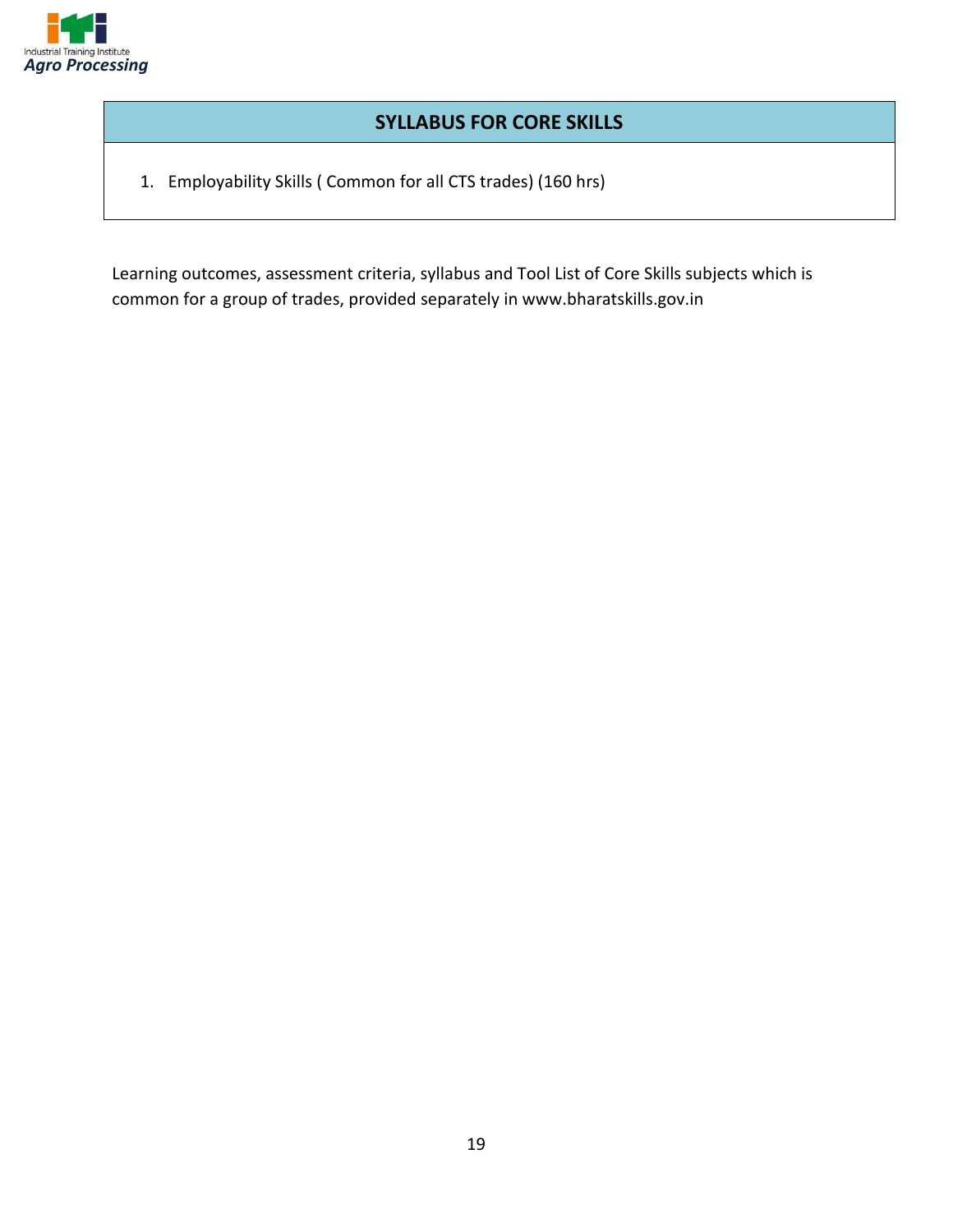

| <b>LIST OF TOOLS &amp; EQUIPMENT</b>         |                                                 |                                                                       |                 |
|----------------------------------------------|-------------------------------------------------|-----------------------------------------------------------------------|-----------------|
| AGRO PROCESSING (For batch of 24 candidates) |                                                 |                                                                       |                 |
| S No.                                        | Name of the Tools and Equipment                 | <b>Specification</b>                                                  | <b>Quantity</b> |
|                                              | A: Equipment, Machine & Tools                   |                                                                       |                 |
| 1.                                           | Hammer mill:                                    | Power operate done HP 50<br>Kg/hr                                     | 1 No.           |
| 2.                                           | Groundnut decorticator                          | Hand operated 20 Kg/hr                                                | 1 No.           |
| 3.                                           | Mini dal mill                                   | Power operated, 2 HP 100<br>Kg/hr                                     | 1 No.           |
| 4.                                           | Mini rice mill                                  | Power operated, 2 HP 100<br>Kg/hr                                     | 1 No.           |
| 5.                                           | Mini oil expeller                               | Power operated, 10 HP 25<br>lit/hr                                    | 1 No.           |
| 6.                                           | Grain cleaner                                   | Power operated, 01 HP; 300<br>Kg/hr                                   | 1 No.           |
| 7.                                           | Mini grain mill                                 | Power operated, 01 HP 20<br>Kg/hr                                     | 1 No.           |
| 8.                                           | Wheat flour mill                                | Power operated 5 HP 100<br>Kg/hr                                      | 1 No.           |
| 9.                                           | Micro pulveriser                                | Power operated, 2 HP 50<br>Kg/hr                                      | 1 No.           |
| 10.                                          | Storage bins of different capacity              | Aluminium, 10-50 Kg Capacity<br>with proper outlet and inlet          | As required     |
| 11.                                          | Platform scale balance                          | 100 Kg Capacity                                                       | 1 No.           |
| 12.                                          | Electric oven                                   | For moisture determination,<br>0-250 °C, digital display<br>$(2*2*2)$ | 1 No.           |
| 13.                                          | Moisture box                                    | Aluminium, 100 g capacity<br>cylindrical                              | 1 No.           |
| 14.                                          | De-stoner                                       | For cleaning light materials,<br>air classifier type                  | 1 No.           |
| 15.                                          | Packaging material                              | PP, PE, laminated, Stand<br>pouches                                   | As required     |
| 16.                                          | Extruder                                        | Lab scale                                                             | 1 No.           |
| 17.                                          | <b>Weighing Balance</b>                         | (0.10 gm to 2 kg), (100 gm to<br>5 kg)                                | 2 Nos.          |
| 18.                                          | Soya milk plant with kettle and paneer<br>press |                                                                       | 1 No.           |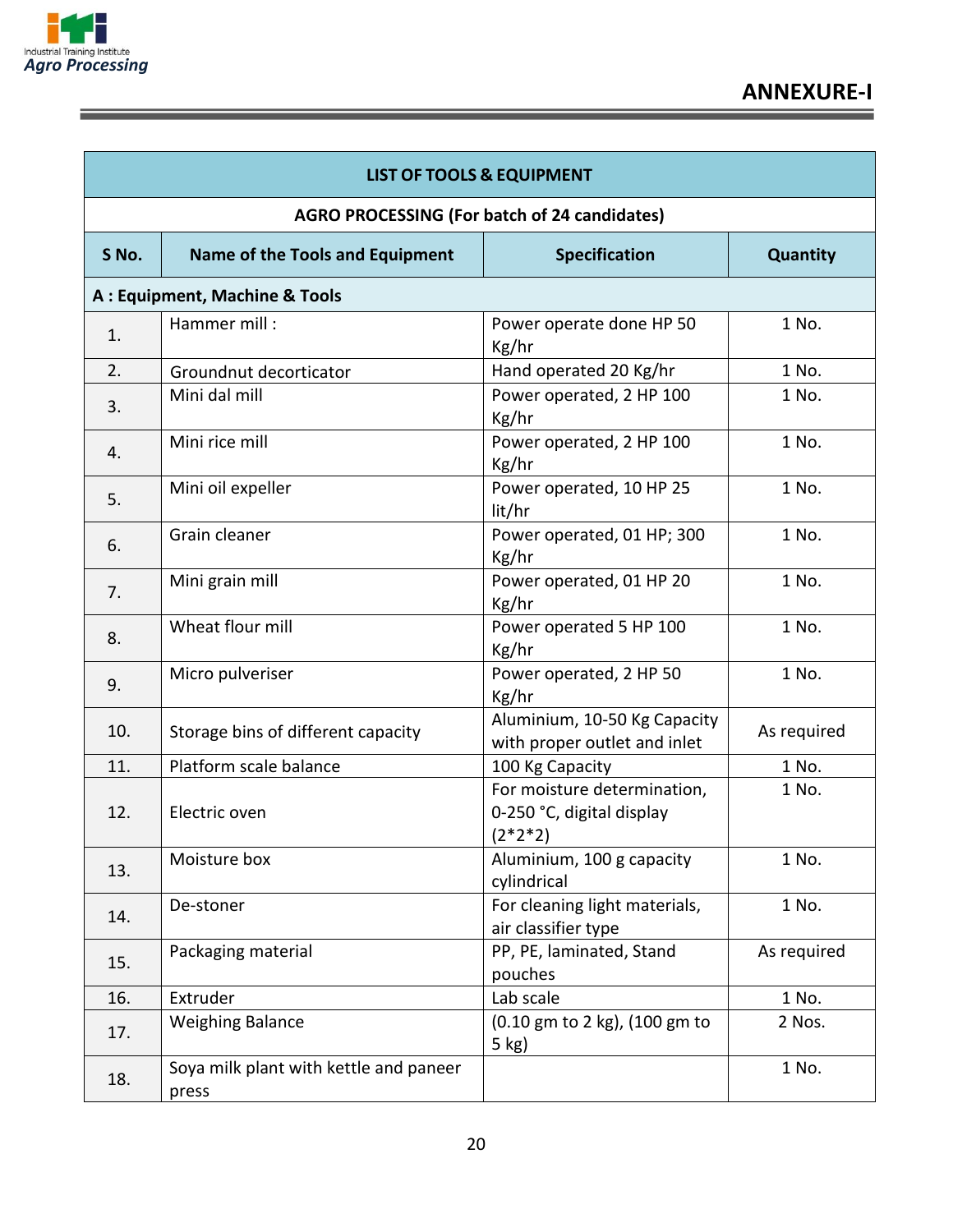

| <b>B: Furniture</b> |                                     |            |
|---------------------|-------------------------------------|------------|
| <b>Class Room</b>   |                                     |            |
| 19.                 | <b>Instructor Chair &amp; Table</b> | 01 No      |
| 20.                 | Dual Desk                           | 12 No.     |
| Workshop / Lab      |                                     |            |
| 21.                 | Suitable Work tables                | 04 No.     |
| 22.                 | <b>Stools</b>                       | $24+1$ No. |
| 23.                 | <b>Discussion Table</b>             | 01 No.     |
| 24.                 | <b>Tool Cabinet</b>                 | 01 No.     |
| 25.                 | Trainees Locker with space for 20   | 01 No.     |
| 26.                 | <b>First Aid Box</b>                | 01 No.     |
| 27.                 | Book Shelf (glass panel)            | 01 No.     |

*Note:*

*1. Internet facility is desired to be provided in the class room.*

*2.* Raw material, Testing Chemicals and consumables are to be provided as per the requirement.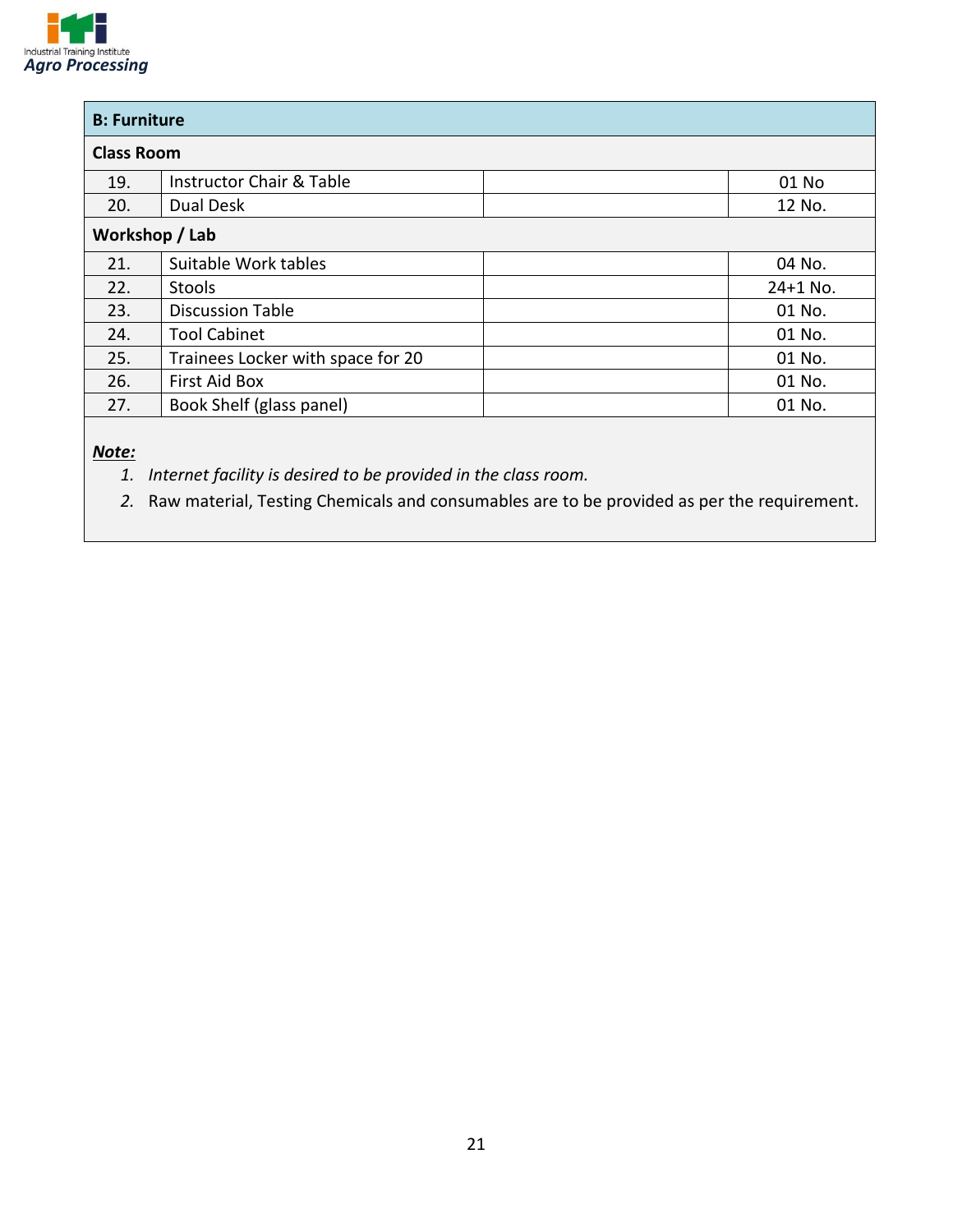

The DGT sincerely acknowledges contributions of the Industries, State Directorates, Trade Experts, Domain Experts, trainers of ITIs, NSTIs, faculties from universities and all others who contributed in revising the curriculum. Special acknowledgement is extended by DGT to the following expert members who had contributed immensely in this curriculum.

| List of Expert contributed/ participated for finalizing the course curriculum of Agro Processing<br>trade |                                           |                                                                                                                                      |                |
|-----------------------------------------------------------------------------------------------------------|-------------------------------------------|--------------------------------------------------------------------------------------------------------------------------------------|----------------|
| S No.                                                                                                     | <b>Name &amp; Designation</b><br>Sh/Mr/Ms | Organization                                                                                                                         | <b>Remarks</b> |
| <b>Members of Sector Mentor council</b>                                                                   |                                           |                                                                                                                                      |                |
| 1.                                                                                                        | Dr. D.C Saxena                            | Professor<br>&<br>HOD,<br>Food<br>Engineering<br>and<br>Tech.<br>Dept,<br>S.L.I.E.T, Longowal, Punjab                                | Chairman       |
| 2.                                                                                                        | Dr. S. L Shrivastava                      | of<br>Professor, Indian<br>Institute<br>Technology, Kharagpur                                                                        | Member         |
| 3.                                                                                                        | Dr. Vikas Nanda                           | Professor,<br>Associate<br>Food<br>Engineering<br>and Tech.<br>Dept,<br>S.L.I.E.T, Longowal, Punjab                                  | Member         |
| 4.                                                                                                        | Dr Ashok Kumar                            | Professor Department of Process<br>and Food Engineering, Punjab<br>Agriculture University, Ludhiana,<br>Punjab                       | Member         |
| 5.                                                                                                        | Dr. D. S. Sogi                            | Professor Department of Food<br>Science and Technology,<br>Guru<br>Nanak Dev University, Amritsar,<br>Punjab                         | Member         |
| 6.                                                                                                        | Dr. Neeraj Kumar                          | Professor,<br>National<br>Assistant<br>of food technology<br>institute<br>Entrepreneurship & Management,<br>Kundli, Sonipat, Haryana | Member         |
| 7.                                                                                                        | Rakesh Kumar                              | Principal, Govt. I.T.I, Hajipur, Bihar                                                                                               | Member         |
| 8.                                                                                                        | M.A. Tejani                               | Gits Foods Products Pvt. Ltd, Pune                                                                                                   | Member         |
| 9.                                                                                                        | Er. Pardumansingh                         | Principal,<br>Govt.<br>1.T.l.<br>Nabha,<br>Punjab                                                                                    | Member         |
| 10.                                                                                                       | Dr P.S Negi                               | Central<br>Food<br>Scientist,<br>Technological, Research Institute,                                                                  | Member         |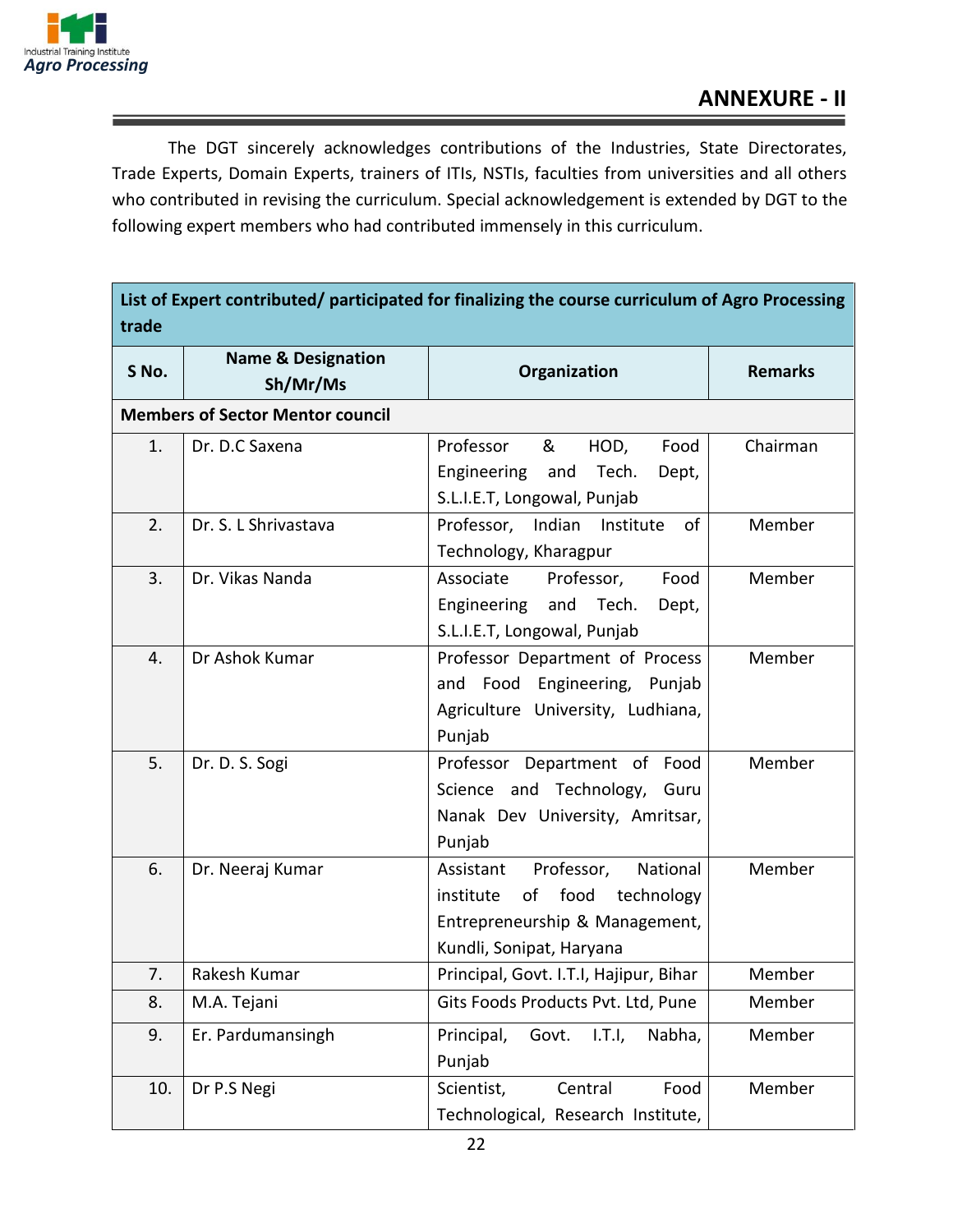

|               |                              | Mysore                                                                                                               |              |
|---------------|------------------------------|----------------------------------------------------------------------------------------------------------------------|--------------|
| 11.           | Rizwana Ansari (T.O)         | Govt. I.T.I, Chindwara,<br>Madhya<br>Pradesh                                                                         | Member       |
| 12.           | Priti Dwivedi (T.O)          | Govt. I.T.I, Chindwara, Madhya                                                                                       | Member       |
|               |                              | Pradesh                                                                                                              |              |
| 13.           | Khurseed Jamal               | Govt. I.T.I, Chindwara, Madhya                                                                                       | Member       |
|               | Siddique (TO)                | Pradesh                                                                                                              |              |
| 14.           | Sandhya Singh (TO)           | Govt. I.T.I, Chindwara, Madhya<br>Pradesh                                                                            | Member       |
| 15.           | Ranjeeta Sharma              | Maharashi Dayanand<br>Principal,<br>Institute of Tech. Jabalpur, M.P                                                 | Member       |
| <b>Mentor</b> |                              |                                                                                                                      |              |
| 16.           | J.P Meena (Director)         | DGET HQ, New Delhi.                                                                                                  | Mentor       |
|               | <b>Members of Core Group</b> |                                                                                                                      |              |
| 17.           | K.L. Kuli (JDT)              | CSTARI, Kolkata                                                                                                      | Co-ordinator |
| 18.           | G. Mohan (ADT)               | NIMI, Chennai.<br>Member                                                                                             |              |
| 19.           | Raminder Kumar (V.I)         | R.V.T.I, Panipat<br>Team Leader                                                                                      |              |
| 20.           | Sriya Suman Patro            | Member<br>Lecturer,<br>Government<br>Polytechnic, Behrampur, Ganjam,<br>Odisha                                       |              |
|               | <b>Industry Member</b>       |                                                                                                                      |              |
| 21.           | Gagandeep Gupta              | Quality<br>Assurance<br>Manager,<br>International Fresh Farm Product<br>India, Ltd, Channo, Sangrur,<br>Punjab       | Member       |
| 22.           | Paramdeep Singh<br>Ghuman    | Moonak Distiller and Bottler pvt<br>Itd, Moonak, Sangrur, Punjab                                                     | Member       |
| 23.           | Vijay Singh                  | G.M, International Mega Food<br>Park, Fazilka, Punjab                                                                | Member       |
| 24.           | Ranveer Singh                | Sr. Manufacturer Executive, I.T.C,<br>Greater Noida, U.P                                                             | Member       |
| 25.           | Rohit Verma                  | Member<br>G.M, Jupiter multi-fruit processor<br>Plot no 1, phase III, Industrial area<br>Talliwal, District Una, H.P |              |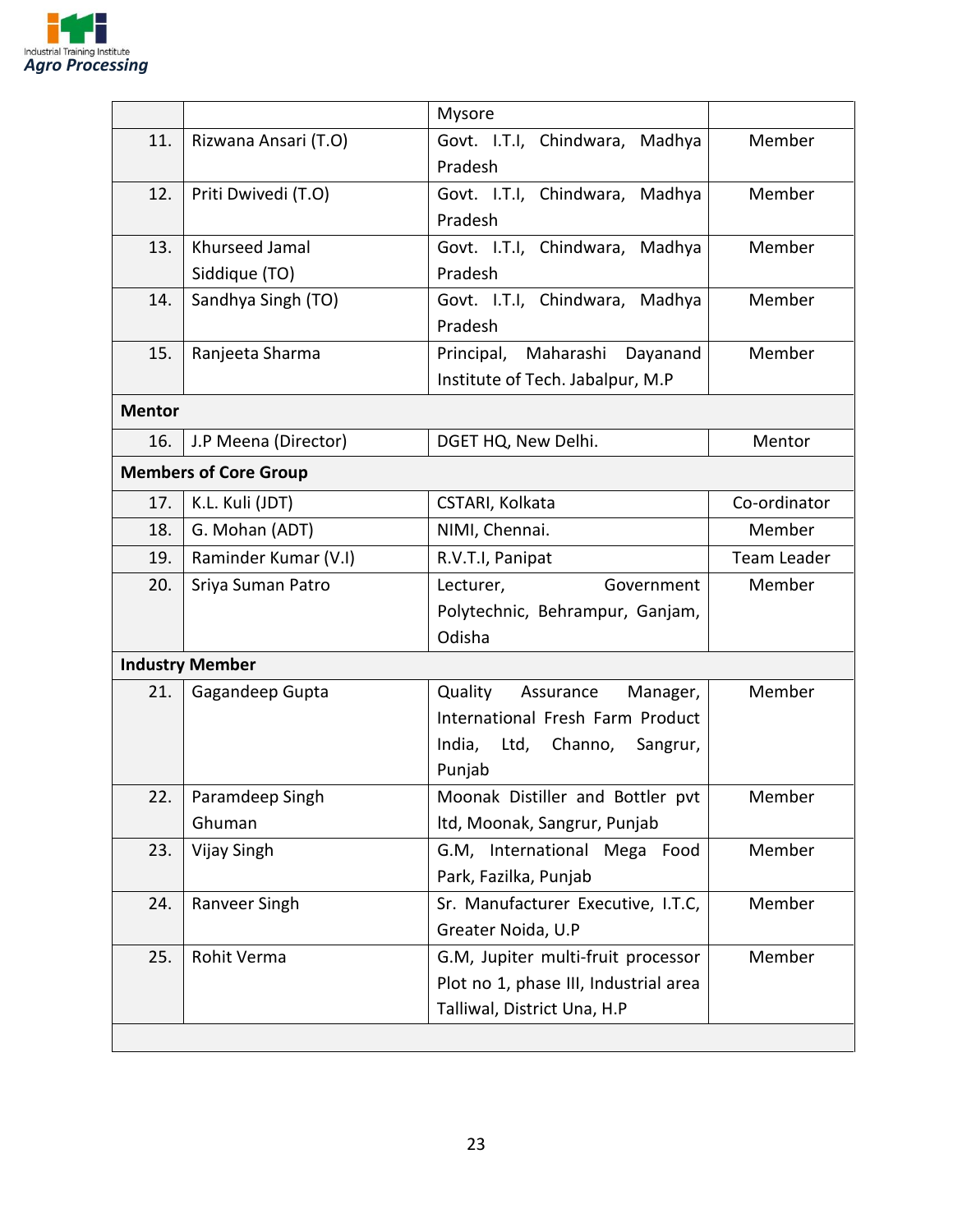

#### **ABBREVIATIONS**

| <b>CTS</b>  | <b>Craftsmen Training Scheme</b>                   |
|-------------|----------------------------------------------------|
| <b>ATS</b>  | <b>Apprenticeship Training Scheme</b>              |
| <b>CITS</b> | <b>Craft Instructor Training Scheme</b>            |
| <b>DGT</b>  | <b>Directorate General of Training</b>             |
| <b>MSDE</b> | Ministry of Skill Development and Entrepreneurship |
| <b>NTC</b>  | <b>National Trade Certificate</b>                  |
| <b>NAC</b>  | National Apprenticeship Certificate                |
| <b>NCIC</b> | National Craft Instructor Certificate              |
| LD          | <b>Locomotor Disability</b>                        |
| <b>CP</b>   | <b>Cerebral Palsy</b>                              |
| <b>MD</b>   | <b>Multiple Disabilities</b>                       |
| LV          | <b>Low Vision</b>                                  |
| HH          | <b>Hard of Hearing</b>                             |
| ID          | <b>Intellectual Disabilities</b>                   |
| <b>LC</b>   | Leprosy Cured                                      |
| <b>SLD</b>  | <b>Specific Learning Disabilities</b>              |
| <b>DW</b>   | Dwarfism                                           |
| MI          | <b>Mental Illness</b>                              |
| AA          | <b>Acid Attack</b>                                 |
| PwD         | Person with disabilities                           |